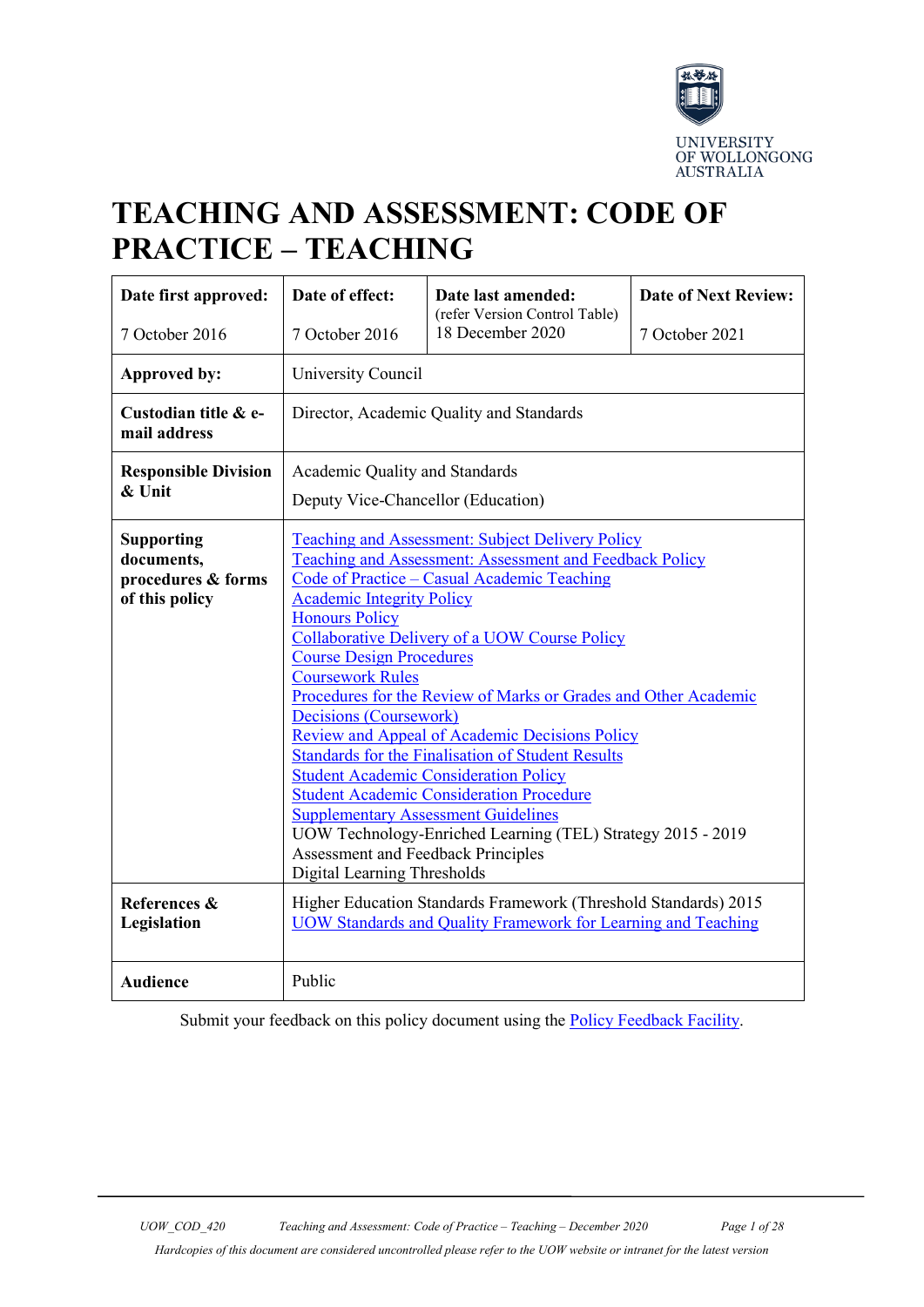

# **Contents**

| $\mathbf{1}$   |  |
|----------------|--|
| $\overline{2}$ |  |
| 3              |  |
| 4              |  |
|                |  |
|                |  |
|                |  |
|                |  |
|                |  |
|                |  |
|                |  |
|                |  |
| 5              |  |
| 6              |  |
|                |  |
|                |  |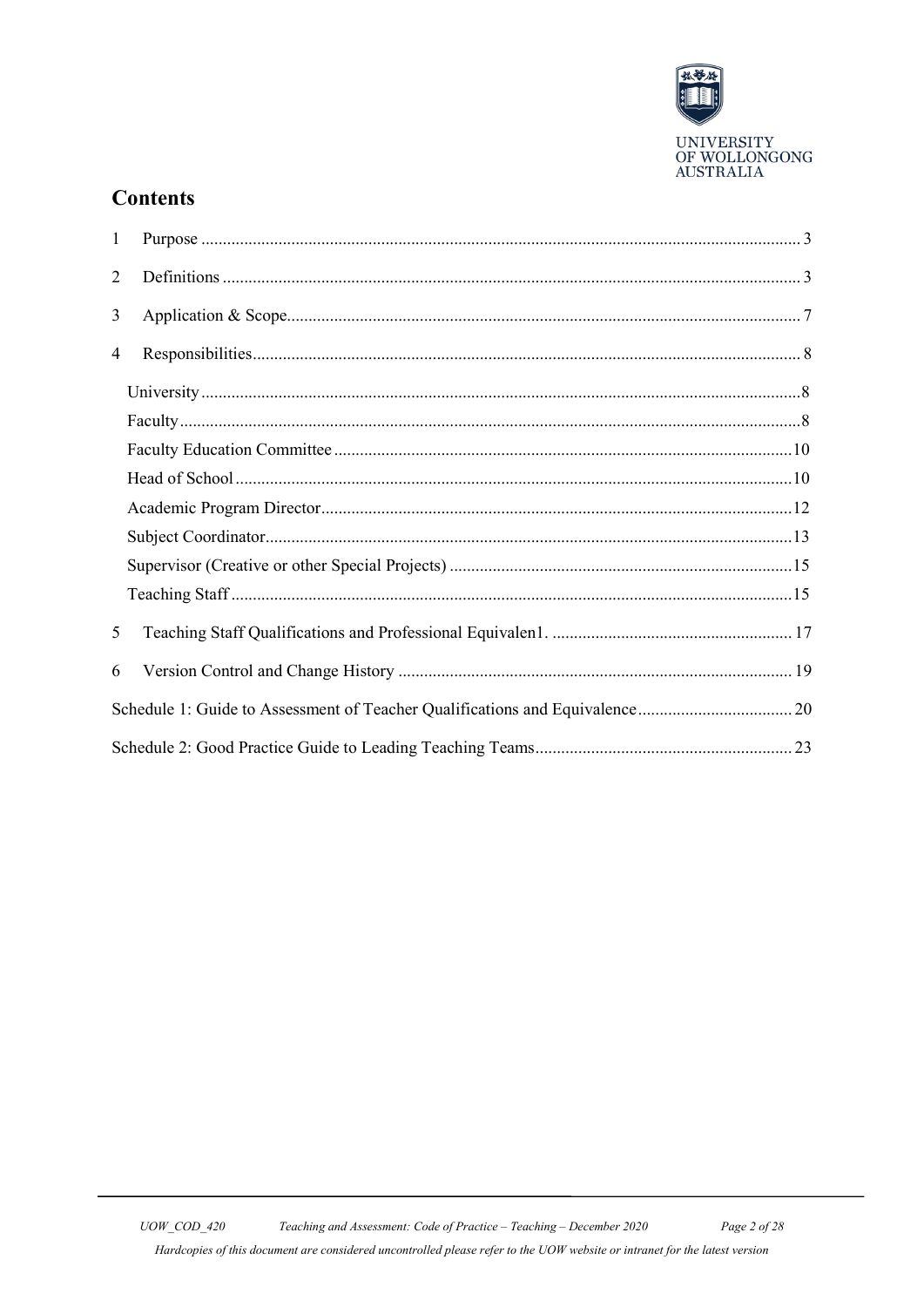

#### <span id="page-2-0"></span> $\mathbf{1}$ **Purpose**

- 1. This Code sets out specific responsibilities of academic and professional services staff in relation to learning, teaching and assessment.
- 2. This Code should be read in conjunction with the following associated policy documents:
	- a. Teaching and Assessment: Subject Delivery Policy;
	- b. Teaching and Assessment: Assessment and Feedback Policy; and
	- c. Teaching and Assessment: Code of Practice Casual Academic Teaching.

#### <span id="page-2-1"></span>**Definitions**  $\overline{2}$

The following definitions apply to all documents within the Teaching and Assessment Policy suite.

| <b>Word/Term</b>             | <b>Definition</b>                                                                                                                                                                                                                                                                                                                                                                                                                                                                                                                                                                                                             |  |
|------------------------------|-------------------------------------------------------------------------------------------------------------------------------------------------------------------------------------------------------------------------------------------------------------------------------------------------------------------------------------------------------------------------------------------------------------------------------------------------------------------------------------------------------------------------------------------------------------------------------------------------------------------------------|--|
| Academic Program<br>Director | May also be known as Course Leader, Course Director or similar. An<br>academic staff member who provides strategic leadership for one or more<br>UOW coursework programs, and who takes ultimate responsibility for key<br>areas of the course design and course performance, under the UOW<br>Learning and Teaching Quality and Standards Framework. Whether<br>leadership and operational responsibilities are the sole responsibility of the<br>Academic Program Director will depend on faculty arrangements, academic<br>level and prior experience. Key responsibilities are set out under section 4.6<br>of this Code. |  |
| Appeal Period                | For operating purposes, the later of 12 months after release of results, or, in<br>any particular case, the point at which the final appeal process is<br>determined.                                                                                                                                                                                                                                                                                                                                                                                                                                                         |  |
| Assessment                   | An activity to foster learning and to help academics and students to gauge<br>levels of achievement. It may be formative or summative, and may be<br>graded or ungraded.                                                                                                                                                                                                                                                                                                                                                                                                                                                      |  |
| Assessment task              | An activity that a student is required to complete to provide a basis for an<br>official record of achievement or certification of competence in a subject<br>(e.g. examination, test, take-home examination, quiz, assignment, essay,<br>laboratory report, demonstration, folio of creative work, performance,<br>written or oral presentation, participation).                                                                                                                                                                                                                                                             |  |
| Assessment records           | The records detailed in Schedule 2 to the Teaching and Learning –<br>Assessment and Feedback Policy.                                                                                                                                                                                                                                                                                                                                                                                                                                                                                                                          |  |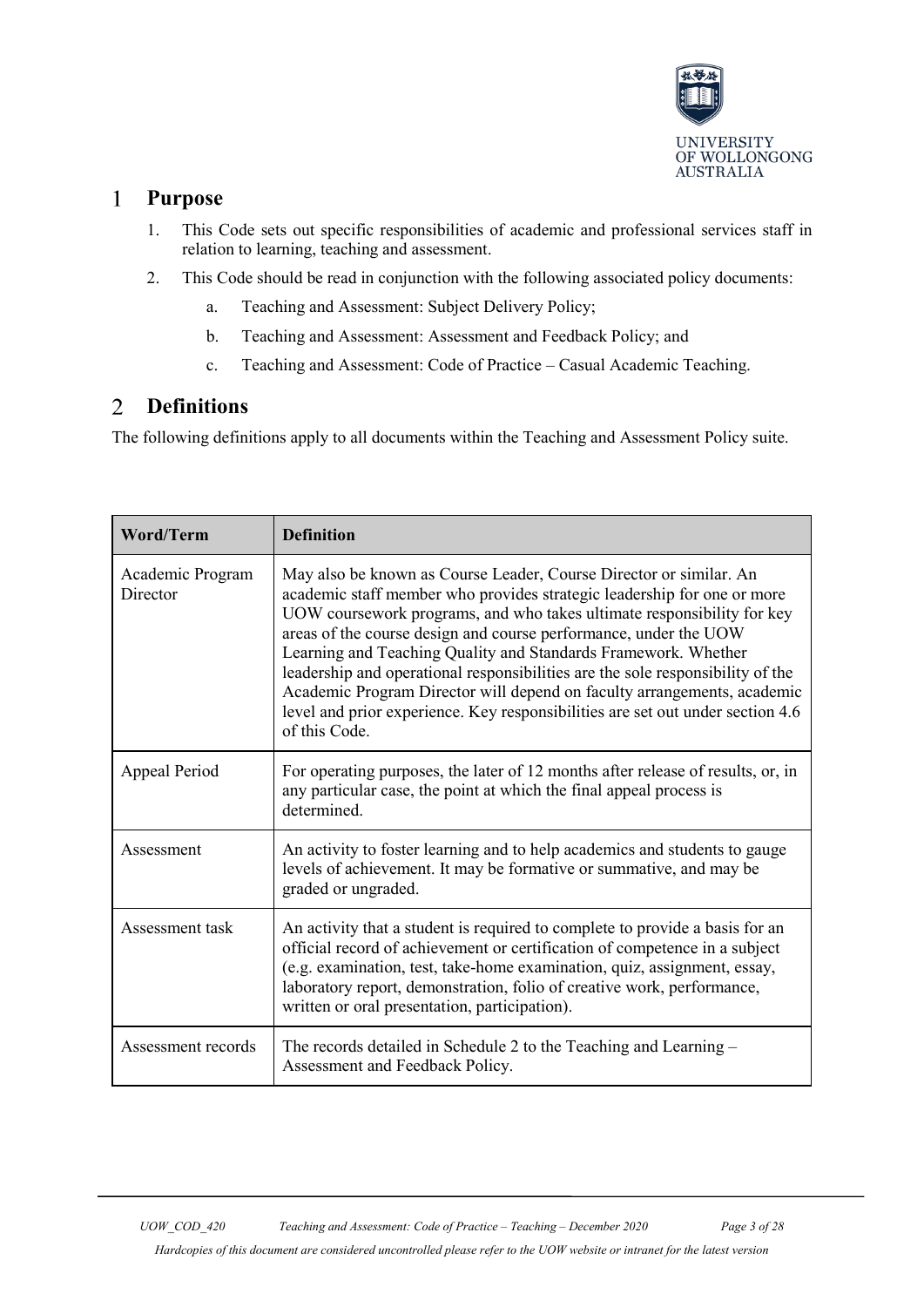

| Benchmarking                       | A learning process structured so as to enable those engaging in the process<br>to compare their service/activities/products in order to identify their<br>comparative strengths and weaknesses as a basis for self-improvement<br>(Jackson and Lund (2000)). Benchmarking may involve internal or external<br>parties engaging in the process.                                                                                                                                                                                                                                                                                                 |  |  |
|------------------------------------|------------------------------------------------------------------------------------------------------------------------------------------------------------------------------------------------------------------------------------------------------------------------------------------------------------------------------------------------------------------------------------------------------------------------------------------------------------------------------------------------------------------------------------------------------------------------------------------------------------------------------------------------|--|--|
| Calibration                        | An activity undertaken to create a shared understanding amongst a teaching<br>team of the learning outcomes of a subject's assessment tasks and the<br>different standards of student performance in meeting those learning<br>outcomes.                                                                                                                                                                                                                                                                                                                                                                                                       |  |  |
| Capstone Experience                | An experience through which students are given an opportunity to integrate<br>existing knowledge, consolidate skills, apply existing knowledge and skills,<br>reflect on and evaluate their actions and develop their graduate or<br>professional identity in an authentic setting. It may involve coursework,<br>work-experience, a research or creative project, work placement, internship<br>or professional practice. A capstone experience may be a subject, part of a<br>subject or designed across several subjects in a course. The associated<br>assessments often assure the attainment of one or more Course Learning<br>Outcomes. |  |  |
| Capstone Subject                   | A subject that is designed to offer a capstone experience.                                                                                                                                                                                                                                                                                                                                                                                                                                                                                                                                                                                     |  |  |
| Casual teaching<br>employee        | A person, also referred to as sessional staff, engaged to perform teaching<br>and related duties by the hour and paid on an hourly basis.                                                                                                                                                                                                                                                                                                                                                                                                                                                                                                      |  |  |
| Community of<br>Practice           | A collective where people share and learn from each other's knowledge and<br>experience through dialogue. This variety of perspectives and experiences<br>benefits the practices of all teaching team members, whatever their<br>expertise.                                                                                                                                                                                                                                                                                                                                                                                                    |  |  |
| Course                             | A program of study consisting of a subject or combination of subjects and<br>other requirements as specified in the relevant course structure that leads to<br>a higher education award.                                                                                                                                                                                                                                                                                                                                                                                                                                                       |  |  |
| Course Leadership<br>and Direction | The strategic oversight and operational coordination of coursework<br>programs, typically performed by the Academic Program Director, to<br>ensure key of areas of course design, delivery and performance are met.<br>Specific responsibilities associated with course leadership and direction are<br>set out in section 4.6 of this Code.                                                                                                                                                                                                                                                                                                   |  |  |
| Course Policy<br>Framework         | Suite of UOW policy documents regulating course matters and comprising:<br>The Course Policy;<br>The Course Design Procedures;<br>The Course Review Procedures;<br>The Course Approval Procedures - New Offerings and Significant<br>Amendments to Existing Courses; and<br>The Course Approval Procedures - Less Significant Amendments<br>to Existing Courses                                                                                                                                                                                                                                                                                |  |  |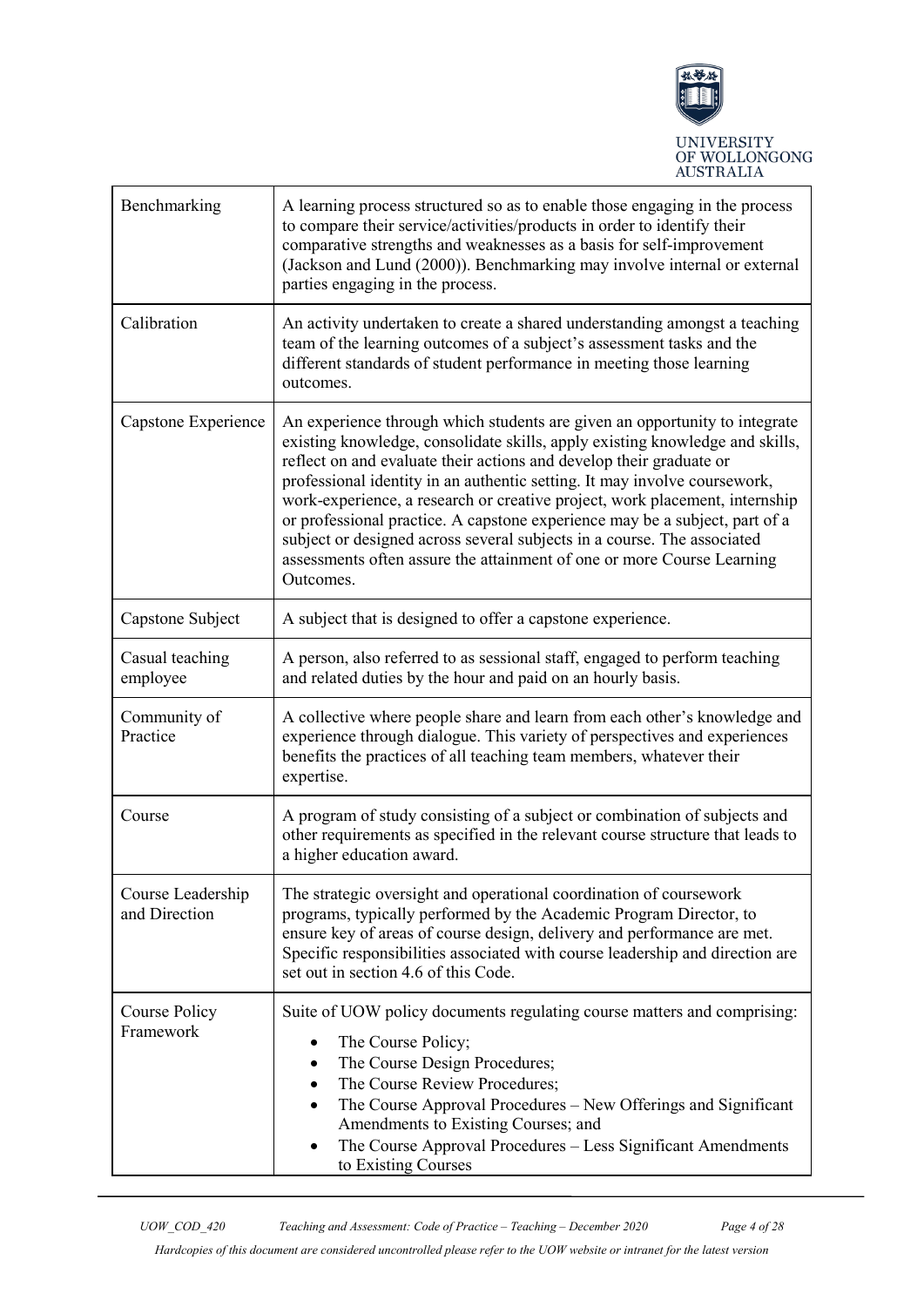

| <b>Course Progress</b><br>Advisor | Any academic staff member, usually the Associate Dean (Education) or<br>Head of Students, who is designated by the Faculty to assist students with<br>regard to enrolment, academic performance, and referral to student services.<br>The Dean of Programs will be the Course Progress Advisor for INTI<br>Malaysia. The Associate Dean International of the relevant Faculty shall<br>appoint course progress advisors for other offshore locations. |
|-----------------------------------|-------------------------------------------------------------------------------------------------------------------------------------------------------------------------------------------------------------------------------------------------------------------------------------------------------------------------------------------------------------------------------------------------------------------------------------------------------|
| Coursework                        | All work undertaken as part of a non-research award course or non-award<br>course, as well as any non-research components of a Higher Degree<br>Research course.                                                                                                                                                                                                                                                                                      |
| Delegated authority               | A person given delegated authority under the Delegations of Authority<br>Policy.                                                                                                                                                                                                                                                                                                                                                                      |
| Demonstrator                      | An individual, typically a student working towards a postgraduate degree,<br>employed to guide and support students engaged in practical work within a<br>laboratory-based or field-based subject. Their interaction with students is<br>often on a one-to-one basis.                                                                                                                                                                                 |
| Engaged feedback                  | Feedback that allows active discussion between academics and students<br>throughout the whole assessment process, including opportunities for peer<br>assessment and sharing and individual consultations, and using feedback<br>loops that are timed to ensure sufficient opportunities are provided to put<br>the feedback into practice.                                                                                                           |
| Faculty examination               | Test, examination, quiz or in-class review conducted by a Faculty or<br>School.                                                                                                                                                                                                                                                                                                                                                                       |
| Formative<br>assessment           | A task that may or may not be graded and that involves students applying<br>knowledge and skills and on which students obtain timely and constructive<br>feedback in order to support their continuous development.                                                                                                                                                                                                                                   |
| Fractional teaching<br>staff      | Academic staff employed on less than a full-time basis, and for whom all<br>entitlements are paid on a pro-rata basis calculated by reference to full-time<br>employment conditions. Fractional employment may be either on a<br>continuing or fixed-term basis.                                                                                                                                                                                      |
| <b>Guest Lecturer</b>             | A practitioner or expert brought in from outside the University to lecture on<br>a specific topic within a subject. This individual would normally deliver<br>one, but no more than three, lectures in the subject.                                                                                                                                                                                                                                   |
| Group-based<br>assessment         | An assessment task which involves two or more students contributing to an<br>assessment task.                                                                                                                                                                                                                                                                                                                                                         |
| Head of School                    | A member of academic staff who is ultimately responsible for matters set<br>out under section 4.4 of this Code.                                                                                                                                                                                                                                                                                                                                       |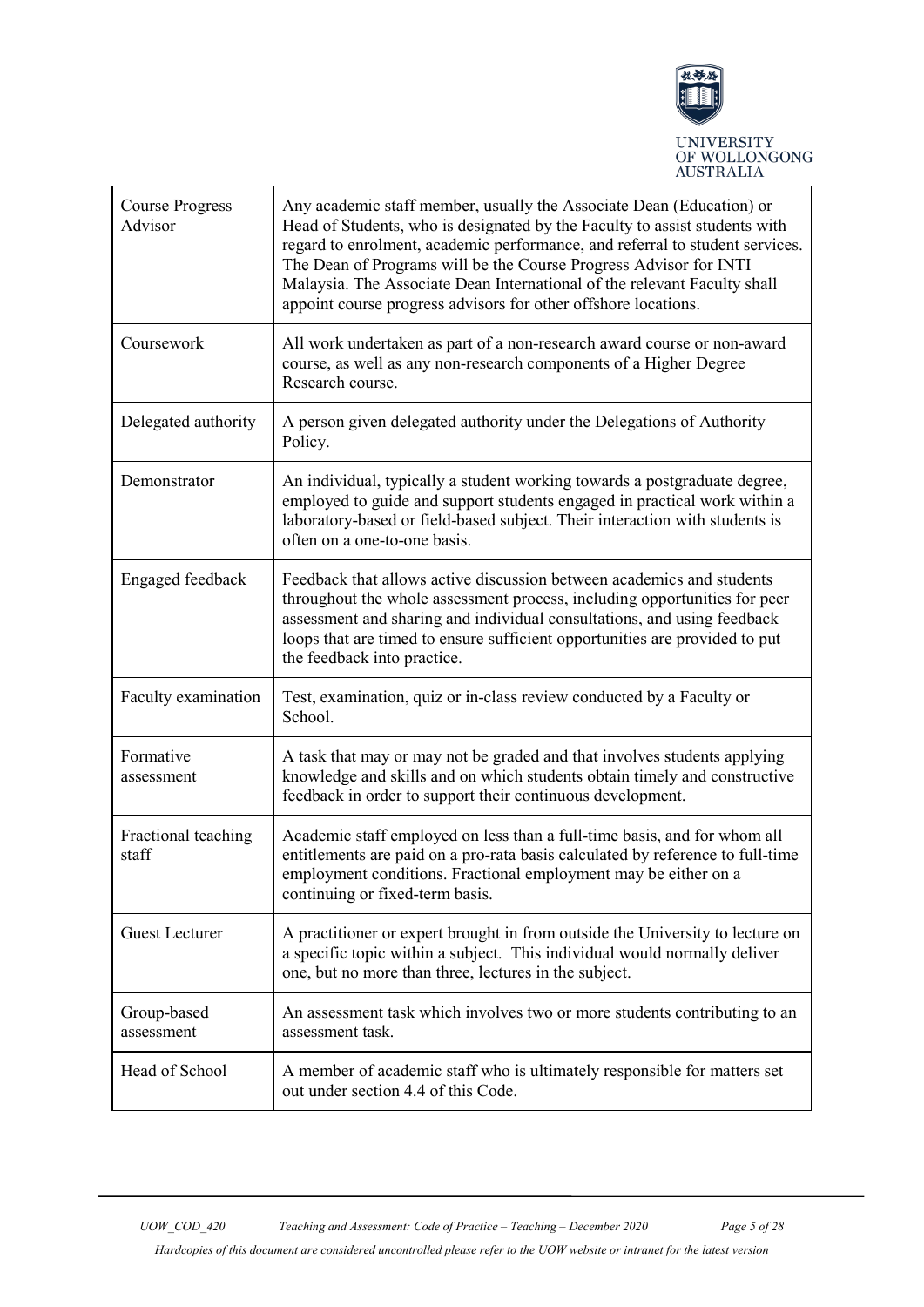

| Honours Degree           | An undergraduate qualification that qualifies individuals who apply a body<br>of knowledge in a specific context to undertake professional work and as a<br>pathway for research and further learning, and that otherwise meets the<br>requirements of Level 8 of the Australian Qualifications Framework.                                                                                                                                                                                                                                                                                                                                                                                                                     |  |
|--------------------------|--------------------------------------------------------------------------------------------------------------------------------------------------------------------------------------------------------------------------------------------------------------------------------------------------------------------------------------------------------------------------------------------------------------------------------------------------------------------------------------------------------------------------------------------------------------------------------------------------------------------------------------------------------------------------------------------------------------------------------|--|
| Honours Examiner         | An appropriately qualified person with relevant expertise and with<br>responsibility for the assessment of an Honours Project undertaken as a<br>required component of an Honours Degree.                                                                                                                                                                                                                                                                                                                                                                                                                                                                                                                                      |  |
| Honours Project          | A component of study within the Honours Degree that involves project<br>work and/or a piece of research and scholarship with some independence<br>and that is discipline specific, inter-disciplinary or joint.                                                                                                                                                                                                                                                                                                                                                                                                                                                                                                                |  |
| In writing               | Written information delivered in hard copy or electronically.                                                                                                                                                                                                                                                                                                                                                                                                                                                                                                                                                                                                                                                                  |  |
| Learning Outcomes        | The expression of the set of knowledge, skills and the application of the<br>knowledge and skills a person has acquired and is able to demonstrate as a<br>result of learning. Learning outcomes may relate to a course (Course<br>Learning Outcomes), a major study (Major Study Learning Outcomes), a<br>subject (Subject Learning Outcomes) or a learning activity.                                                                                                                                                                                                                                                                                                                                                         |  |
| Moderation               | A quality assurance process by which an individual or group confirms that<br>assessment is undertaken appropriately, consistently and fairly. Moderation<br>activities include:                                                                                                                                                                                                                                                                                                                                                                                                                                                                                                                                                |  |
|                          | Reviewing and approving assessment requirements as detailed in<br>the Subject Outline<br>Reviewing and approving examination papers (if required)<br>$\bullet$<br>Reviewing assessment rubrics for assessment tasks<br>$\bullet$<br>Establishing detailed marking criteria for assessment tasks<br>$\bullet$<br>Reviewing marked assessment scripts to ensure that scripts have<br>$\bullet$<br>been assessed appropriately, consistently and fairly<br>Reviewing the performance of students including the distribution of<br>$\bullet$<br>marks and grades within a subject<br>Undertaking external benchmarking to verify that assessment<br>practice at UOW is consistent with that of other higher education<br>providers |  |
| Program                  | A combination of subjects in which a student is enrolled.                                                                                                                                                                                                                                                                                                                                                                                                                                                                                                                                                                                                                                                                      |  |
| Quota                    | A quota is a specified maximum number of students allowed to enrol in a<br>subject instance.                                                                                                                                                                                                                                                                                                                                                                                                                                                                                                                                                                                                                                   |  |
| Reasonable<br>adjustment | An adjustment is reasonable in relation to a student with a disability if it<br>balances the interests of all parties affected.                                                                                                                                                                                                                                                                                                                                                                                                                                                                                                                                                                                                |  |
| Rubric                   | The device with a set of descriptors which provides information on the<br>criteria on which student work will be judged and the standards against<br>which that work will be assessed.                                                                                                                                                                                                                                                                                                                                                                                                                                                                                                                                         |  |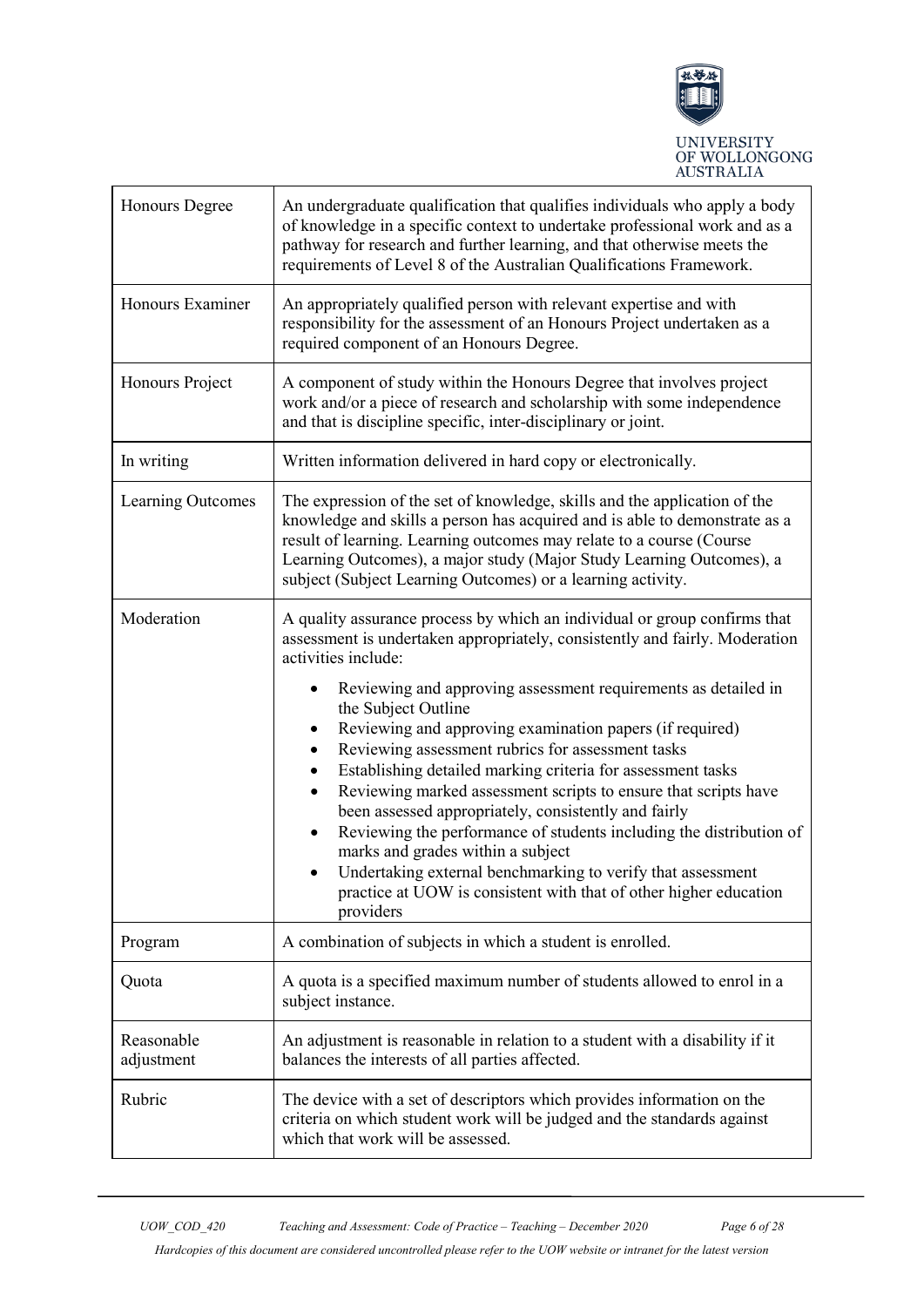

| Session                    | A period in which subjects may be offered, such as Autumn and Spring.                                                                                                                                                                                                                               |  |  |
|----------------------------|-----------------------------------------------------------------------------------------------------------------------------------------------------------------------------------------------------------------------------------------------------------------------------------------------------|--|--|
| Student                    | A person registered for a course.                                                                                                                                                                                                                                                                   |  |  |
| Subject                    | A self-contained unit of study identified by a unique code on the Subject<br>Database                                                                                                                                                                                                               |  |  |
| Subject Coordinator        | Academic staff member with nominated responsibility for the subject,<br>including leadership of the Teaching Team (where applicable), aspects of<br>the curriculum, quality assurance and the practical delivery of the subject.<br>Key responsibilities are set out under section 4.7 of this Code |  |  |
| Subject Outline            | The document in hard copy or electronic format governing content, delivery<br>and assessment of material for a subject.                                                                                                                                                                             |  |  |
| Summative<br>assessment    | Assessment of learning for the purposes of assuring progress at key points<br>in the course or for the purpose of warranting/confirming that learning<br>outcomes have been met.                                                                                                                    |  |  |
| Supervisor                 | A member of academic staff who is appropriately qualified and has relevant<br>expertise to oversee the progress of the Honours Project. Responsibilities<br>are set out under section 4.8 of this Code.                                                                                             |  |  |
| Teaching staff             | Any person who carries out teaching responsibilities under the authority of<br>the Head of School or other authorised person. This includes Subject<br>Coordinators in respect of their teaching duties. Key responsibilities are set<br>out under section 4.10 of this Code.                       |  |  |
| Teaching team              | A group coordinated by a Subject Coordinator, and comprised of permanent<br>and casual teaching staff who may be based either onshore or offshore.                                                                                                                                                  |  |  |
| <b>Transition Pedagogy</b> | Pedagogy designed to support student transition into, through and from<br>their University studies.                                                                                                                                                                                                 |  |  |
| University<br>examination  | A formal examination including a supplementary or deferred examination<br>conducted by the Student and Accommodation Services and Division.                                                                                                                                                         |  |  |
| Working day                | A working day according to the ordinary hours of business of the<br>University of Wollongong.                                                                                                                                                                                                       |  |  |

#### <span id="page-6-0"></span> $\overline{3}$ **Application & Scope**

- 1. This Code applies to teaching, learning and assessment of all undergraduate and postgraduate coursework subjects at the University of Wollongong that are taught onshore and offshore, delivered in any mode, including on campus, flexible or distance (or online) including coursework subjects where the primary or only assessment task is a research or creative project or an Honours Project. This Code should be read in conjunction with other, related policies, in particular the Teaching and Assessment: Assessment and Feedback Policy and the Teaching and Assessment: Subject Delivery Policy.
- 2. The Code does not apply to the University of Wollongong in Dubai.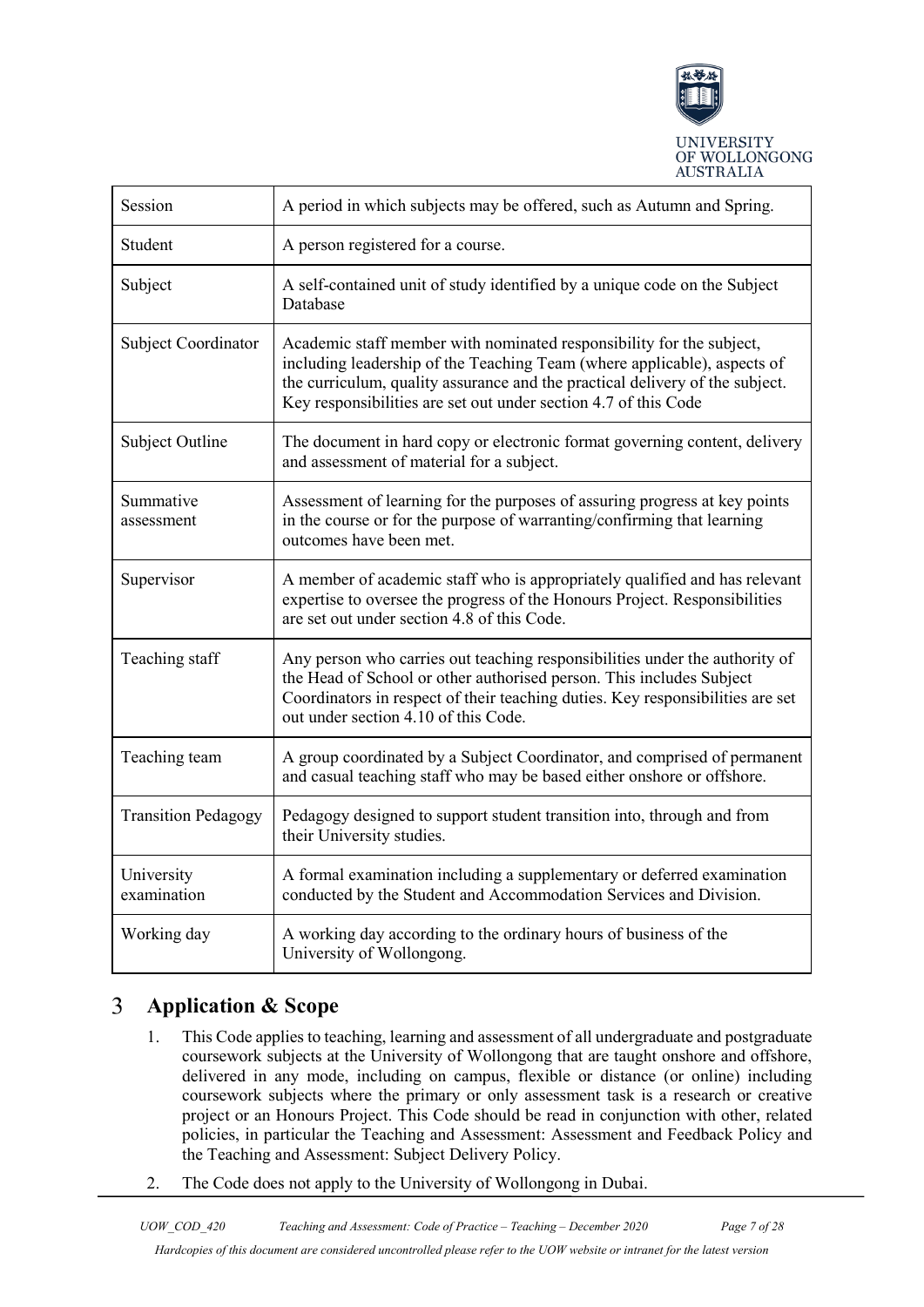

3. In conjunction with this Code, coursework subjects worth 24 credit points (cp) or more where the primary or only assessment task is an Honours Project should apply the *Honours Policy* for aspects such as the orientation, management and supervision of students. This does not preclude the application of the *Code of Practice – Honours* to subjects within an Honours Degree where the Honours Project is worth less than 24cp.

#### <span id="page-7-0"></span> $\overline{4}$ **Responsibilities**

# <span id="page-7-1"></span>**University**

1. The University is responsible for maintaining systematic, mature internal processes for quality assurance of learning and teaching and the maintenance of academic standards and academic integrity in accordance with its Strategic Plan and broader legislative and regulatory requirements.

# <span id="page-7-2"></span>**Faculty**

- 2. The Faculty is responsible for monitoring and ensuring the quality of its educational strategy, practice and procedure, primarily through the Faculty Education Committee. These specific responsibilities, the oversight of which must be carried out by the Associate Dean (Education), include:
	- a. ensuring UOW quality frameworks for onshore and offshore provisions are in place across the Faculty to attain and retain the highest possible standards in learning and teaching and compliance with government requirements, the requirements of accreditation bodies and with relevant UOW educational policy documents;
	- b. monitoring, evaluating, reporting on and working to improve the Faculty's performance in learning and teaching, including student outcomes, onshore, offshore and online
	- c. leading the implementation of UOW structures, processes and programs to support and enhance learning and teaching within the Faculty and develop complementary structures as appropriate;
	- d. working with Heads of School and academic staff to ensure academics' career development plans align to the University's educational strategy;
	- e. ensuring that University procedures for the approval of new courses, majors, minors and subjects and for amendments to existing courses, majors, minors and subjects are followed (see the *Course Policy Framework*);
	- f. applying appropriate documented quality assurance mechanisms to approve new and amended courses, majors, minors and subjects with clear delegation for approval and appropriate record management;
	- g. ensuring that courses, majors, minors and subjects are systematically reviewed in accordance with the *Course Policy Framework*, and improvements to individual subjects are communicated to students through Subject Outlines;
	- h. establishing and maintaining equivalence of learning and teaching standards between the University and partner institutions for collaboratively delivered courses, in accordance with the *Collaborative Delivery Policy* and associated procedures;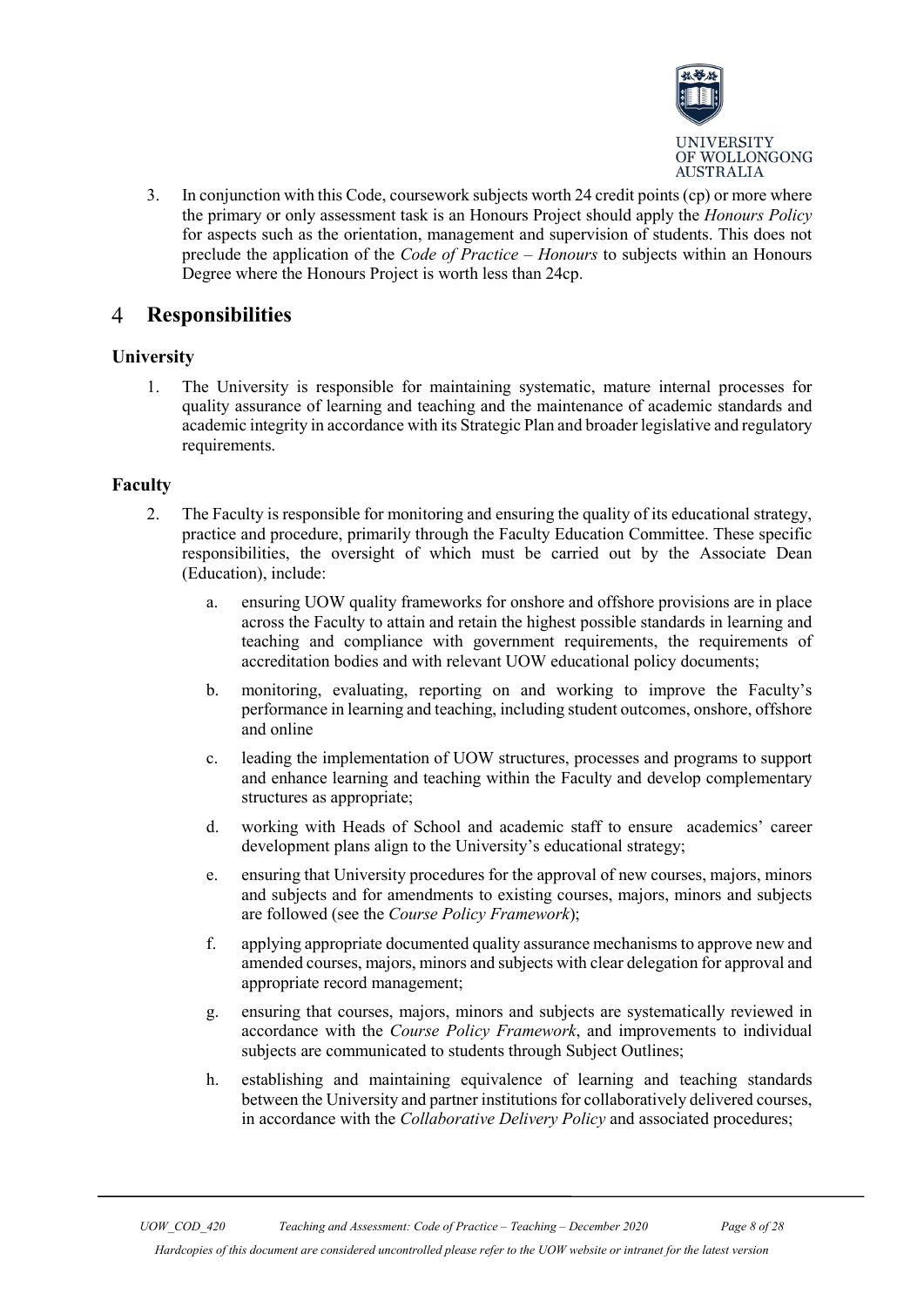

- i. providing appropriate continuing professional development for staff currently undertaking or aspiring to undertake the role of Academic Program Director and ensuring that the role is properly carried out;
- j. facilitating the sharing of information on best practice in teaching and assessment among colleagues;
- k. ensuring that courses and subjects are designed in accordance with the language communication responsibilities outlined in the *English Language Policy*;
- l. ensuring that adequate Information Technology resources, support and training are provided to enable staff to meet the requirements of the University (for example the Digital Learning Thresholds, Technology Enabled Learning, UOW Online etc.);
- m. having in place in each School processes to ensure that a Subject Outline is prepared and distributed by Subject Coordinators for all subjects offered by each School, and is approved and quality assured so as to meet the requirements of the *Teaching and Assessment: Subject Delivery Policy* and satisfy any additional Faculty procedures;
- n. identifying subjects where the primary or only assessment task is a creative or other special project, and ensuring that these are offered in accordance with section 4.8;
- o. ensuring that assessment methods and practices applied by each School are quality assured using the Assessment Quality Cycle activities as detailed in the *Teaching and Assessment: Assessment and Feedback Policy* so that assessment is carried out appropriately, consistently and fairly.
- p. ensuring that all assessment tasks are quality assured within each School to confirm that they address the approved learning outcomes of the subject, and any applicable course or major study, are appropriate to the level of the subject, are clearly set out, free from error and, in the case of University and faculty examinations, are of a duration appropriate to the demands of the examination's content;
- q. ensuring that all requirements of the University's *Standards for the Finalisation of Student Results* are met;
- r. ensuring the establishment of criteria for the assessment of class participation, whether in-person or online; where appropriate (noting that class attendance alone cannot be a basis for the allocation of marks);
- s. providing students with information on their procedural and substantive rights and responsibilities contained in this Code, the associated *Teaching and Assessment: Assessment and Feedback Policy* and the *Teaching and Assessment: Subject Delivery Policy*, and in the *Student Charter*;
- t. ensuring that Subject Outlines for the session in which the subjects are on offer are held in a central location within the Faculty and are available to students, academic staff and professional services staff;
- u. ensuring reasonable adjustment within the teaching, learning and assessment environment for students registered with a disability in accordance with the *Disability Policy – Students*;
- v. ensuring that academic complaints initiated by coursework students are managed in accordance with the *Review and Appeal of Academic Decisions Policy*;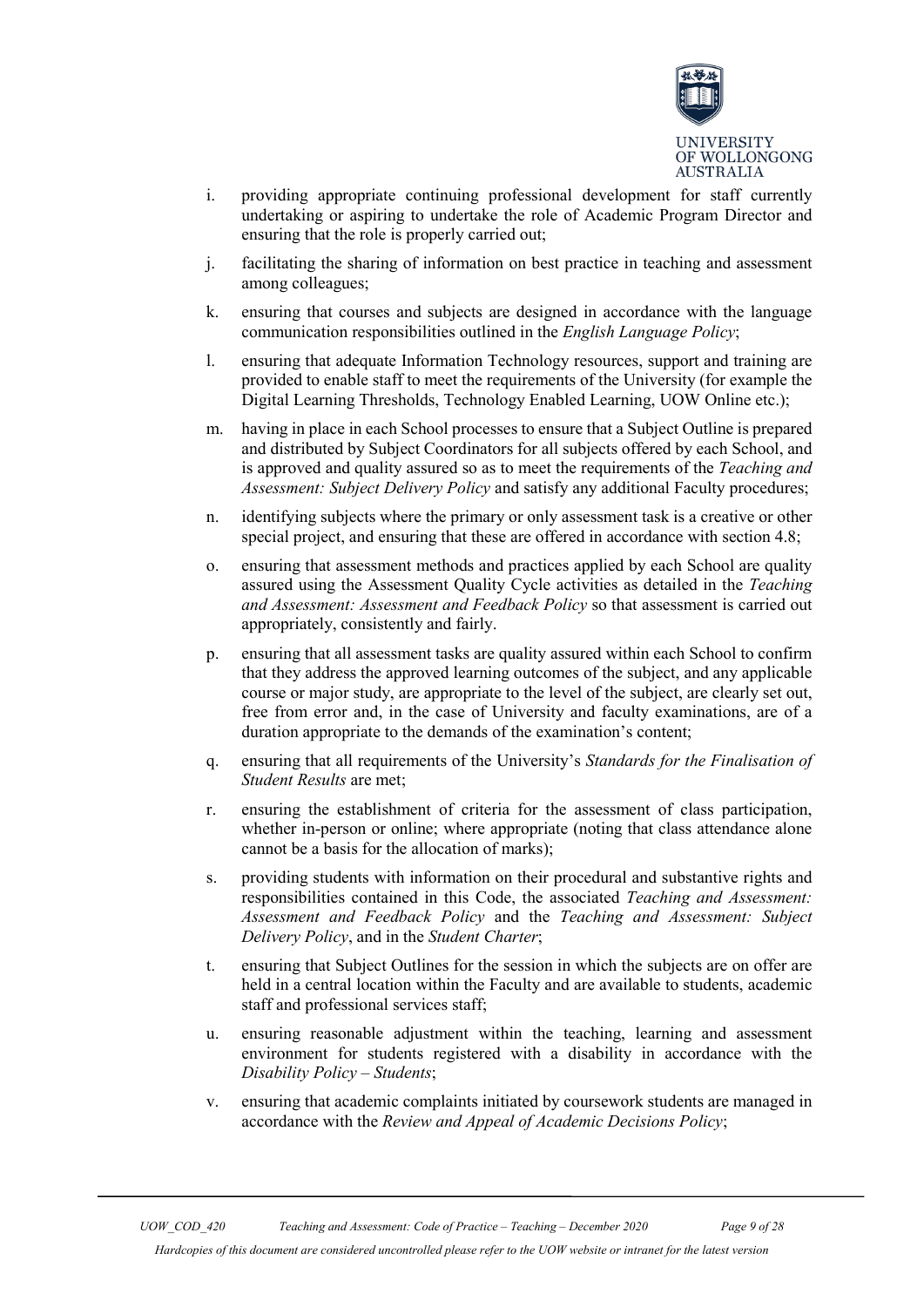

- w. ensuring that allegations of academic misconduct by students undertaking coursework are investigated in accordance with the *Student Conduct Rules* and associated procedures; and
- x. appointing Course Progress Advisors to provide academic advice in accordance with the *Course Progress Policy*, and making this information available to students on the Faculty's website.

# <span id="page-9-0"></span>**Faculty Education Committee**

3. The responsibilities of the Faculty Education Committee are outlined in Appendix B of the *Faculty Academic Governance Policy*.

# <span id="page-9-1"></span>**Head of School**

- 4. The Head of School is responsible for:
	- a. ensuring that staff engaged in teaching into a UOW award course are:
		- i. appropriately qualified in the relevant discipline at the required level or have the equivalent professional or practice-based experience (refer Section 5 below);
		- ii. have a sound understanding of current scholarship and/or professional practice in the discipline that they teach; and
		- iii. have an understanding of the pedagogical and/or adult learning principles relevant to the student cohort being taught, noting the requirements of the *Continuing Professional Development (Learning & Teaching) Policy*.
	- b. ensuring that academic staff are familiar with and comply with educational policy, practice and procedures;
	- c. ensuring that a copy of each current Subject Outline, for the session in which the subject is on offer, and any amendments, is forwarded to a central location within the Faculty or School and is available to students, academic staff and professional services staff;
	- d. ensuring, prior to their delivery, that assessment methods and practices applied throughout the School have been quality assured using the Assessment Quality Cycle activities as detailed in the *Teaching and Assessment: Assessment and Feedback Policy* to confirm that assessment is carried out appropriately, consistently, and fairly. This will include ensuring that assessment tasks:
		- i. address the stated learning outcomes of the subject (and, where relevant, the related major study and/or course),
		- ii. are appropriate to the level of the subject,
		- iii. are clearly set out, free from error, and,
		- iv. in the case of examinations and in-session tests, are of a duration appropriate to the demands of the examination's content;
	- e. approving the allocation of a weighting of 70% or more of the final mark of a subject to assessment tasks, other than those within subjects designated as creative or special projects or student professional experience;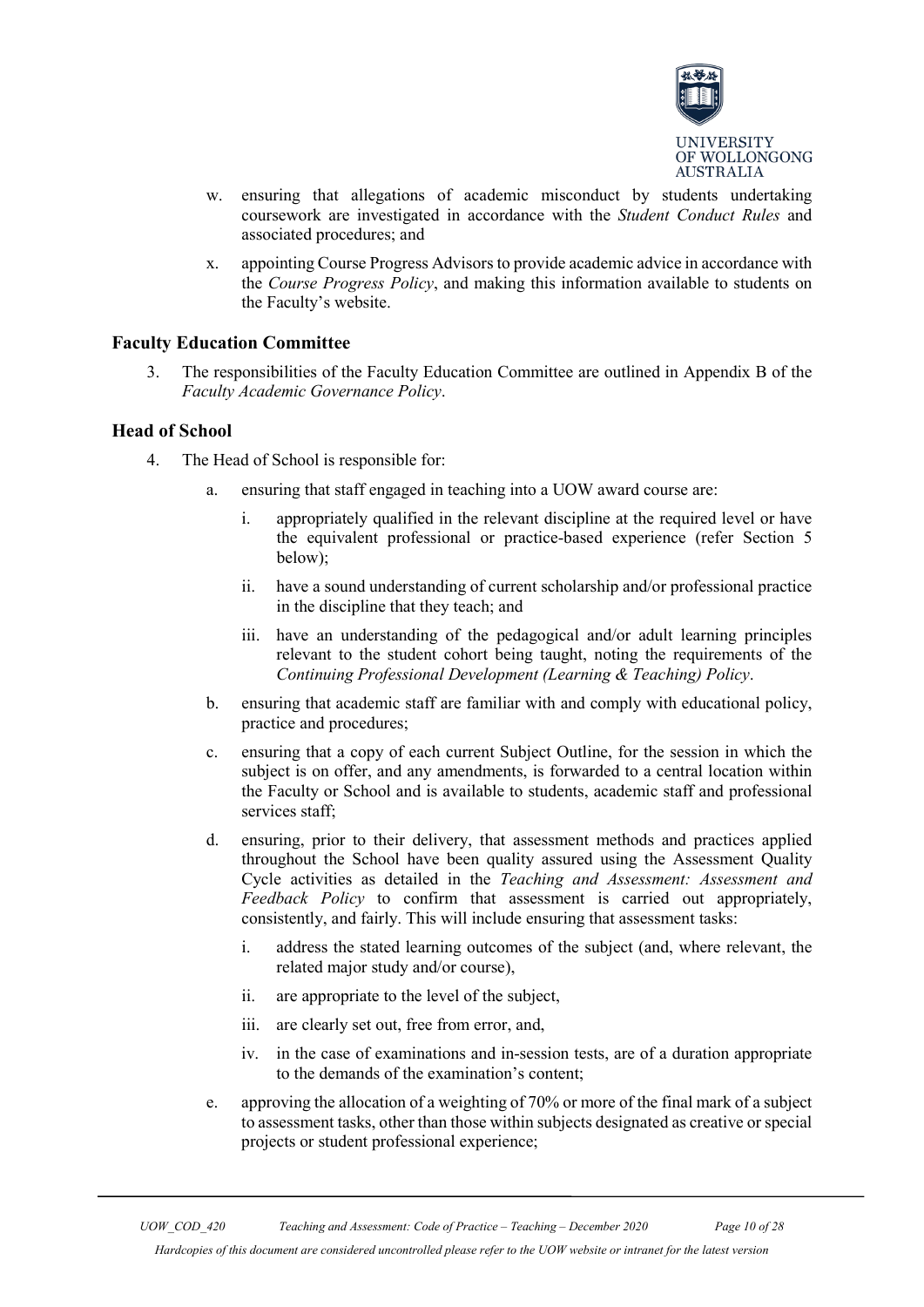

- f. approving an assessment weighting of more than 50% for a group-based assessment task;
- g. approving the scheduling of assessment tasks within the study recess period;
- h. ensuring that subjects offered within the School, and the assessment tasks contained within, are delivered as approved and are subject to periodic review in accordance with the *Course Review Procedures*;
- i. ensuring that faculty examinations are conducted in accordance with the *Examination Rules* and associated procedures, or approving that a faculty examination may be conducted under varied guidelines, subject to such variation being appropriately communicated to students;
- j. ensuring that full-time, fractional and casual teaching staff are available to students for consultation, and approving the time and means of consultation, in accordance with section 4.10 of this Code;
- k. in consultation with the Associate Dean (Education) and, where programs exist across two or more Schools, other Unit Heads, determining arrangements for course leadership and direction through:
	- i. the appointment of an Academic Program Director for each program, and
	- ii. where any responsibilities in section 4.6 are not allocated to the Academic Program Director, determining who will perform those responsibilities.
- l. managing the distribution and rotation of roles associated with course leadership and direction to ensure the smooth transition of course leadership and direction;
- m. ensuring that there is appropriate recognition of the workload associated with the role of Academic Program Director and any associated course leadership and direction responsibilities;
- n. ensuring that staff new to course leadership and direction roles are provided with appropriate continuing professional development and a workload that makes it possible for such staff to pursue continuing professional development.
- o. ensuring every subject has an assigned Subject Coordinator whose identity is specified in the subject database;
- p. ensuring that subject quotas, subject cancellations, and decisions to not offer a subject are managed and approved in accordance with the requirements outlined in the *Teaching and Assessment: Subject Delivery Policy*);
- q. ensuring that all applications for academic consideration are dealt with according to the provisions of the *Student Academic Consideration Policy*;
- r. ensuring that the School complies with the requirements of the *Standards for the Finalisation of Student Results*;
- s. ensuring that formal academic complaints initiated by coursework students are considered and determined in accordance with the *Review and Appeal of Academic Decisions Policy*;
- t. participating, where required, in investigations of alleged academic misconduct by a student undertaking coursework in accordance with the *Student Conduct Rues* and associated procedures;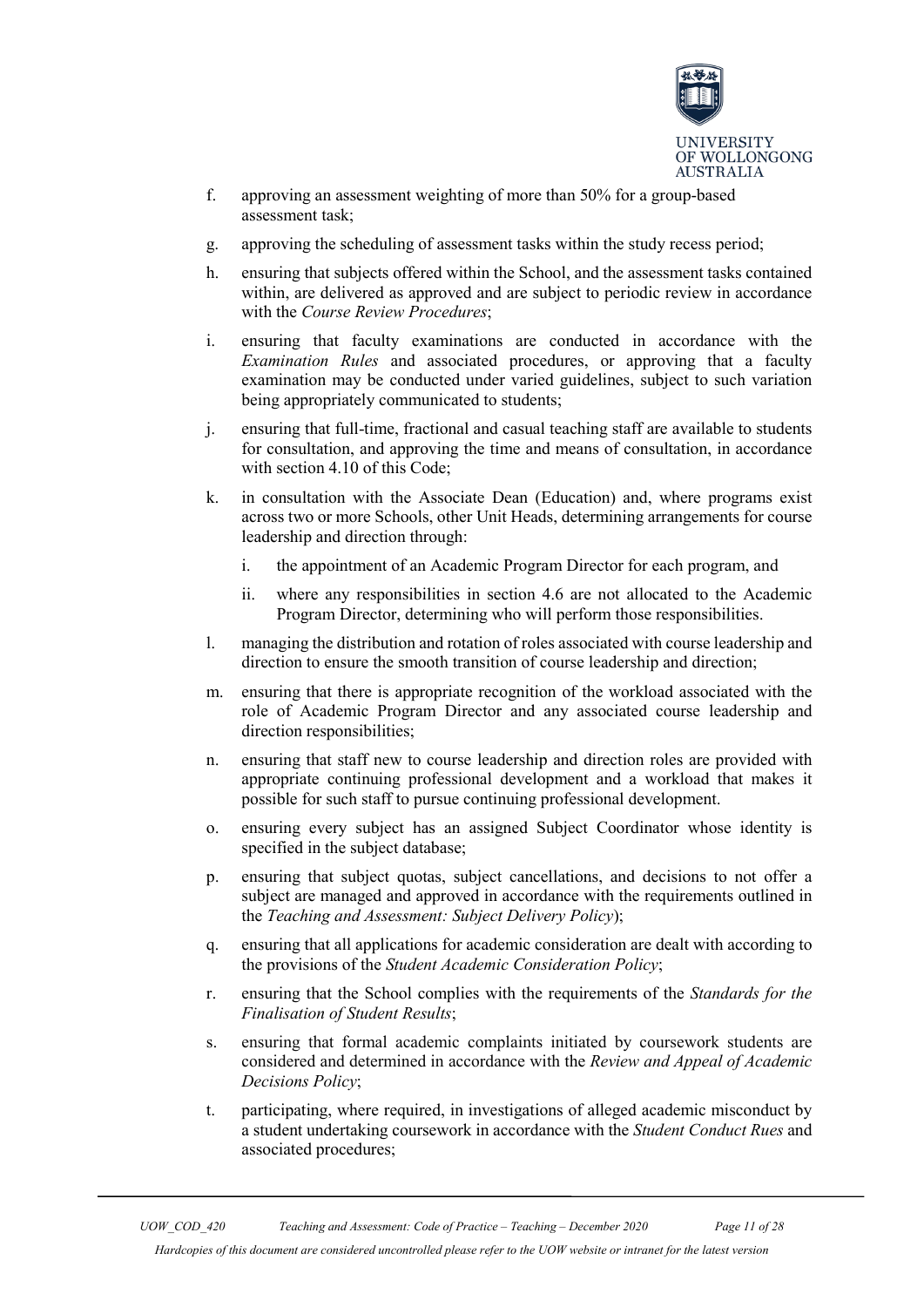

- u. attending each meeting of the Faculty Assessment Committee or appointing a nominee from the academic staff to attend in their absence;
- v. approving the times and means of staff availability for student consultation in accordance with section 4.10(e);
- w. ensuring that casual teaching employees, where assigned to undertake quality assurance activities, are provide with appropriate support and access to professional development resources in order to fulfil their role.
- 5. Where learning and teaching activities in a subject offered by the school are provided under a collaborative delivery arrangement, the responsibilities of the Head of School, and all provisions relating to the School, stand.

# <span id="page-11-0"></span>**Academic Program Director**

- 6. The Academic Program Director is responsible for providing strategic leadership for one or more UOW coursework programs, in collaboration with the teaching team. Subject to section 4.4(k), specific responsibilities include:
	- a. assuring the overall coherence of the course, its broad subject areas and coverage, its underlying philosophy(ies) and its approach to learning and teaching;
	- b. overseeing structural aspects of the course, such as sequencing of subjects, subjects included in majors/minors, core requirements etc.;
	- c. ensuring that course content is coherent, current and grounded in disciplinary knowledge and scholarship;
	- d. confirming that assessments and assessment methods are sequenced across the degree to enable student progress towards achieving course learning outcomes;
	- e. ensuring that, at least every five years, there is external referencing, to comparable courses, of assessment methods and grading of student achievement of course learning outcomes
	- f. incorporating the UOW Curriculum Model, as outlined in the *Course Design Procedures*, including:
		- i. FYE@UOW (first year experience),
		- ii. transformative experiences such as capstones,
		- iii. real-world focused projects,
		- iv. opportunities to engage in research and enquiry-based learning experiences,
		- v. access to technology-enriched learning, including ePortfolios,
		- vi. options for cross and inter-disciplinary study,
		- vii. multiple perspectives/connections (Indigenous knowledges, global perspectives), and
		- viii. work-integrated learning opportunities;
	- g. contributing to the course review process;
	- h. implementing the findings of course reviews;
	- i. liaising with other faculties and discipline areas which provide core subjects for the course;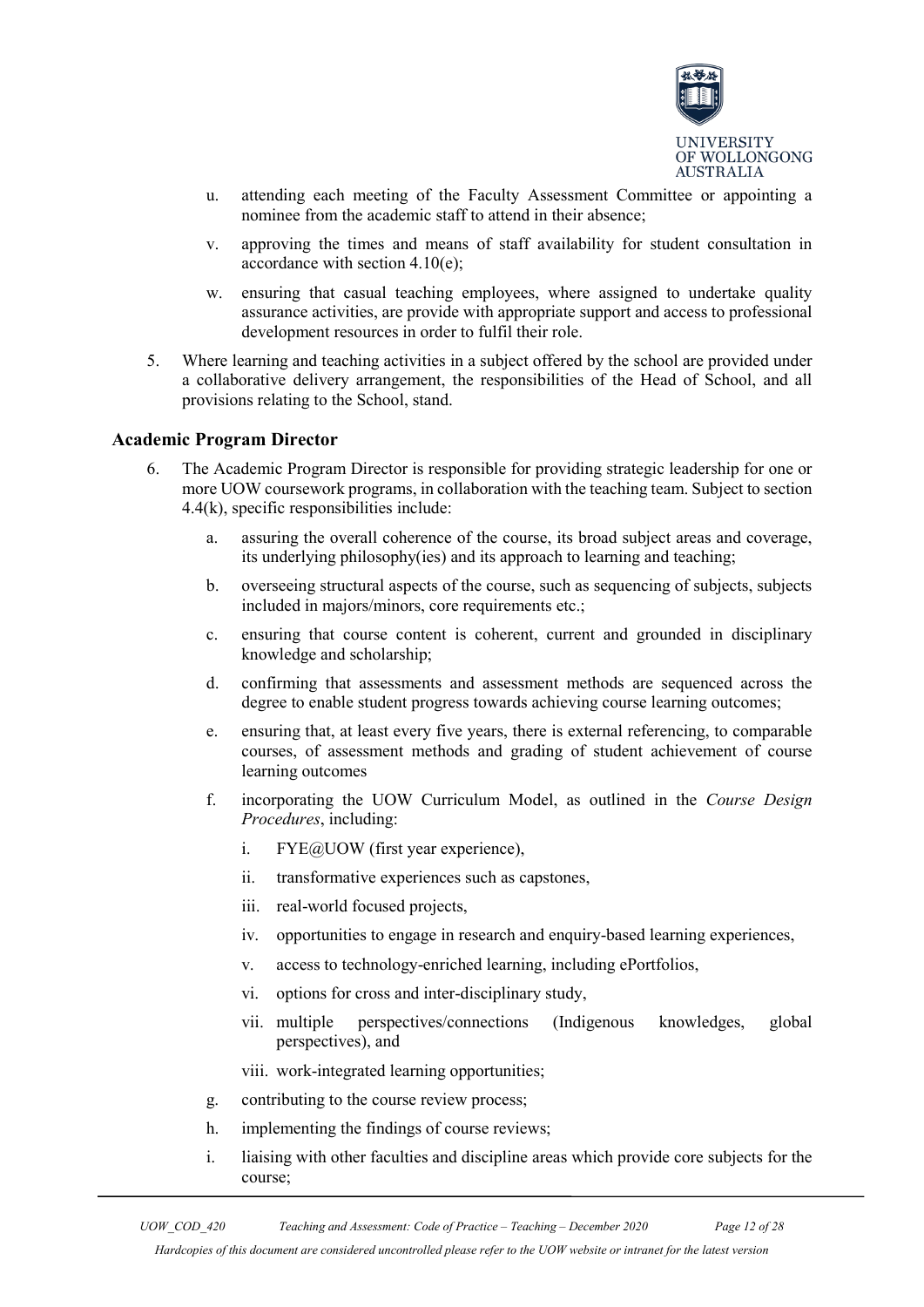

- j. liaising with those working at other UOW campuses on how the course will be offered at other locations, including
	- i. how to ensure equivalence in teaching, assessment and student support, and
	- ii. the quality assurance processes to be used;
- k. working with specialised units to ensure that course design and delivery address the development of students' language communication skills, as required by the English Language Policy;
- l. encouraging robust participation in the faculty/school moderation processes; and
- m. responding to issues emerging from course performance data.

# <span id="page-12-0"></span>**Subject Coordinator**

- 7. The Subject Coordinator is responsible for the academic quality and integrity of subjects taught. Specific responsibilities include:
	- a. collaborating with the Academic Program Director and relevant course teams to ensure that the design of their subject provides alignment with the courses that it feeds into;
	- b. implementing learning, teaching and assessment strategies that support the achievement of Subject Learning Outcomes and ensure they embed relevant Course Learning Outcomes;
	- c. creating a Moodle site for each subject taught in accordance with the Digital Learning Thresholds, comprising all required components of a Subject Moodle site as detailed in the aforementioned Strategy;
	- d. preparing and distributing a Subject Outline for each subject taught in accordance with the requirements of the *Teaching and Assessment: Subject Delivery Policy*;
	- e. ensuring that subject material and assessment is at an appropriate standard for both its level and the course(s) in which it is offered;
	- f. ensuring that subjects are designed and delivered in accordance with the language communication responsibilities outlined in the *English Language Policy;*
	- g. providing students with
		- i. an overview of the subject's place and purpose within the course $(s)$  that it feeds into and , where feasible, with reference to Subject Learning Outcomes and Course Learning Outcomes, and
		- ii. the rationale for the assessment requirements of the subject including how they align with, and contribute to demonstration of achievement of, the Subject Learning Outcomes and, where relevant, Major Study and Course Learning Outcomes;
	- h. where new offerings, significant or less significant amendments are made at course or subject level; ensuring that the Library (via Manager, Resources) is consulted preapproval;
	- i. where more than one member of staff is teaching a subject, ensuring good processes and communication with other teaching staff so that there is consistency in terms of subject learning outcomes, delivery of the subject, assessment and other quality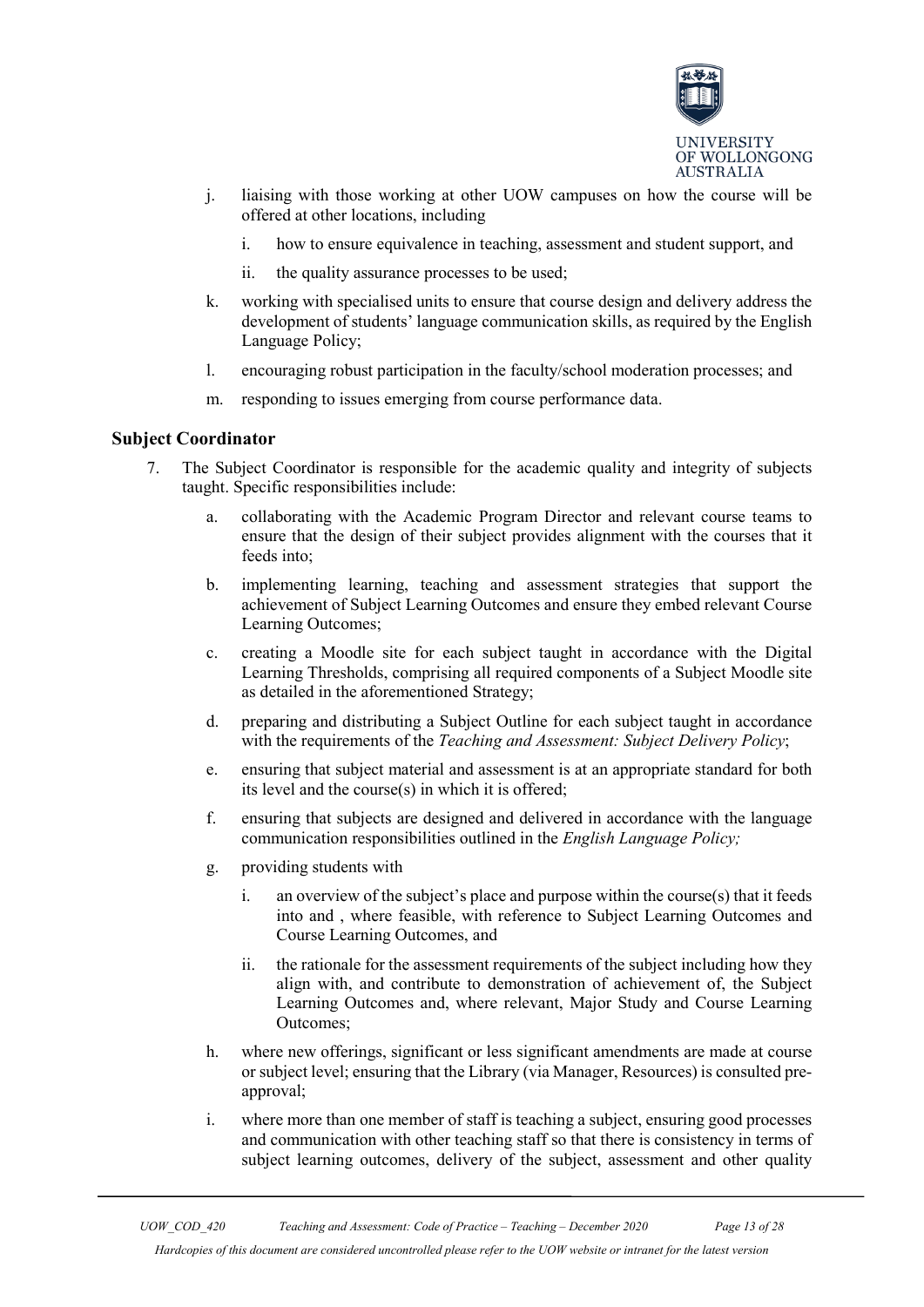

assurance matters, as provided in the *Teaching and Assessment: Assessment and Feedback Policy* and the *Guide to Leading Teaching Teams*;

- j. obtaining formal approval from the Head of School for the:
	- i. imposition of a quota on a subject,
	- ii. cancellation of a subject instance, or
	- iii. decision to not offer a subject,

and managing the administration of these subject delivery constraints in accordance with the timeframes and procedures stipulated in the *Teaching and Assessment: Subject Delivery Policy*;

- k. undertaking the responsibilities assigned to Subject Coordinators as stipulated in the *Academic Integrity Policy;*
- l. undertaking Assessment Quality Cycle activities to ensure appropriate, consistent and fair assessment within each subject taught, in accordance with the *Teaching and Assessment: Assessment and Feedback Policy*;
- m. submitting all examinations and in-session tests to the Head of Unit or delegated authority for review and approval;
- n. considering and making a determination on requests for academic review of a mark or grade initiated by coursework students in accordance with the *Review and Appeal of Academic Decisions Policy*;
- o. ensuring that, in accordance with the requirements of the Digital Learning Thresholds, marks for individual assessment tasks are entered into SMP or Moodle Gradebook at or before the time the mark is provided to the student so that
	- i. ongoing review and analysis of student performance during the subject delivery session can be undertaken to support student engagement and progress,
	- ii. student feedback can be provided online, and
	- iii. a central record is maintained, in accordance with Schedule 2 of the *Teaching and Assessment: Assessment and Feedback Policy*;
- p. where additional documentation is used to determine student results (such as spreadsheets), ensuring that such records are kept in the University's network drive so that they are included in periodic IT back up exercises, in accordance with Schedule 2 of the *Teaching and Assessment: Assessment and Feedback Policy*;
- q. undertaking ongoing review and analysis of student performance during the session in which the subject is delivered to support student engagement and progress in accordance with the *Teaching and Assessment: Subject Delivery Policy*; and ensuring that, consistent with the *Course Progress Policy*, students at risk of failure are reminded and encouraged to make use of the learning support services available;
- r. submitting subject marks to, and attending, the relevant Assessment Committee according to School processes and the *Standards for the Finalisation of Student Results*;
- s. archiving exam papers and answer sheets in a central Faculty repository within 21 days of the release of results, in accordance with Schedule 2 of the *Teaching and Assessment: Assessment and Feedback Policy*;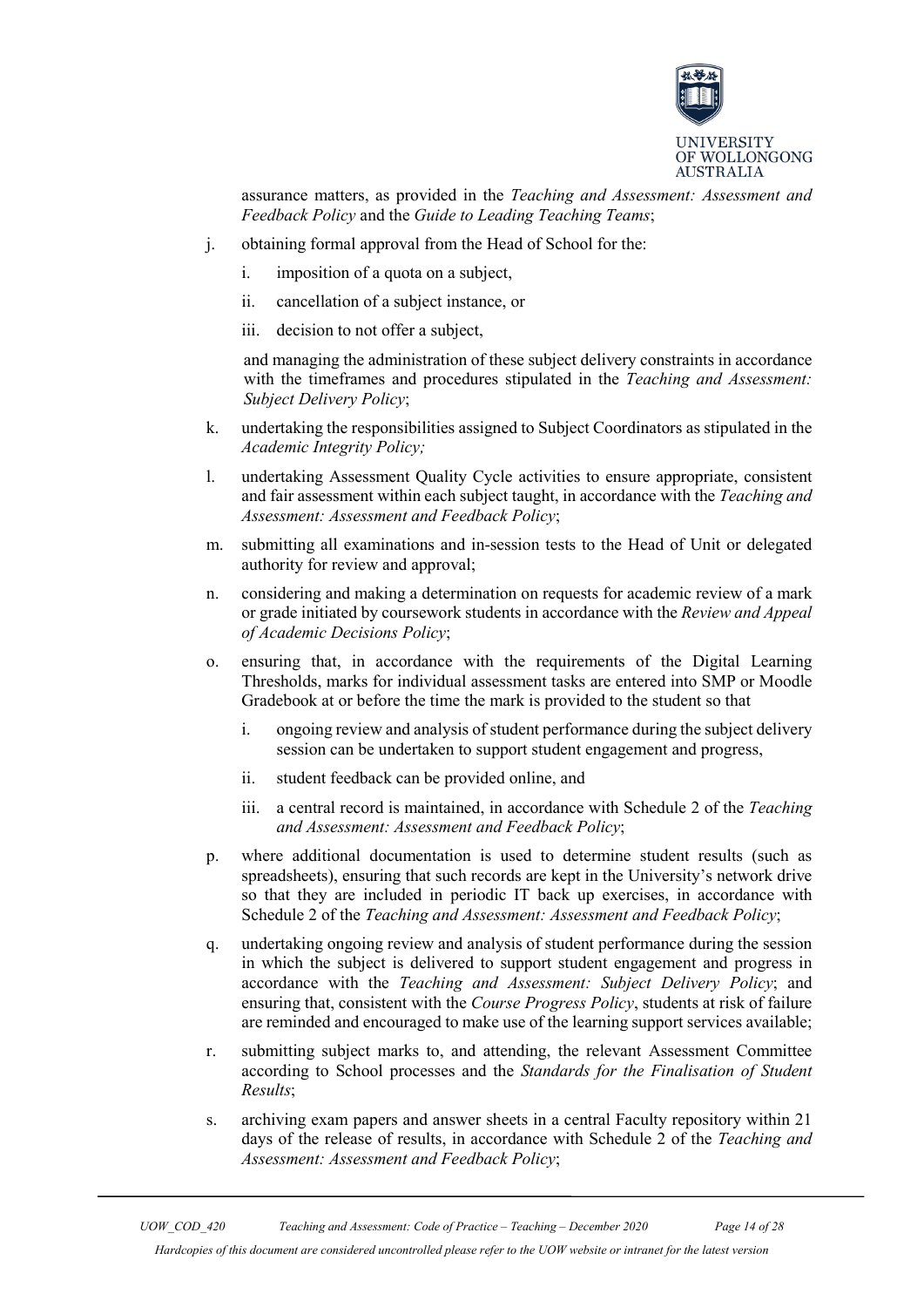

- t. responding to student academic consideration applications in accordance with the *Student Academic Consideration Policy*;
- u. ensuring recommended reasonable adjustments (consistent with UOW's responsibility to apply the Disability Standards for Education, 2005) are implemented for students registered with UOW Disability Services (note: Student Support Advisers provide advice and assistance in the negotiation of reasonable adjustment provisions at the faculty level for each student registered with Disability Services);
- v. ensuring students enrolling late in a subject are enrolled in the Moodle site for the subject and have access to an approved Subject Outline and any other relevant subject or School information;
- w. maintaining the principles set out in the University's *Privacy Policy r*egarding the confidentiality of personal information, including marks;
- x. undertaking regular quality assurance review of the subject in accordance with Section 9 of the *Teaching and Assessment: Subject Delivery Policy*; and
- y. establishing and maintaining equivalence of learning and teaching standards between the University and partner institutions for collaboratively delivered courses, in accordance with the *Collaborative Delivery Policy* and associated procedures.

# <span id="page-14-0"></span>**Supervisor (Creative or other Special Projects)**

- 8. For subjects where the primary or only assessment task is a creative or other special project (such as a research project), a supervisor must be identified for each student undertaking the subject. This role may be undertaken by the Subject Coordinator, or where necessary, other members of the teaching staff may be allocated as the supervisor. The overriding responsibility of a supervisor is to provide continuing support to students under their supervision in researching and/or producing the project to the best of the student's ability. Specific responsibilities include:
	- a. assisting students to develop a plan for completing the project within an appropriate timeframe;
	- b. maintaining regular contact with students in order to monitor their progress;
	- c. providing timely and helpful written feedback to students on any submissions and to assist them to develop solutions as problems are identified;
	- d. advising students and the subject coordinator of inadequate progress or work below the standard generally required and to suggest appropriate action (including referral to learning development where required); and
	- e. ensuring that responsible research practices are maintained as per the *Code of Practice – Research*.
- 9. The above provisions do not apply to Honours Projects. Supervision responsibilities for such Honours Projects are outlined in the *Honours Policy*.

# <span id="page-14-1"></span>**Teaching Staff**

- 10. Specific responsibilities of teaching staff include:
	- a. delivering the subject in a manner consistent with the subject approval and the specifications of the Subject Outline;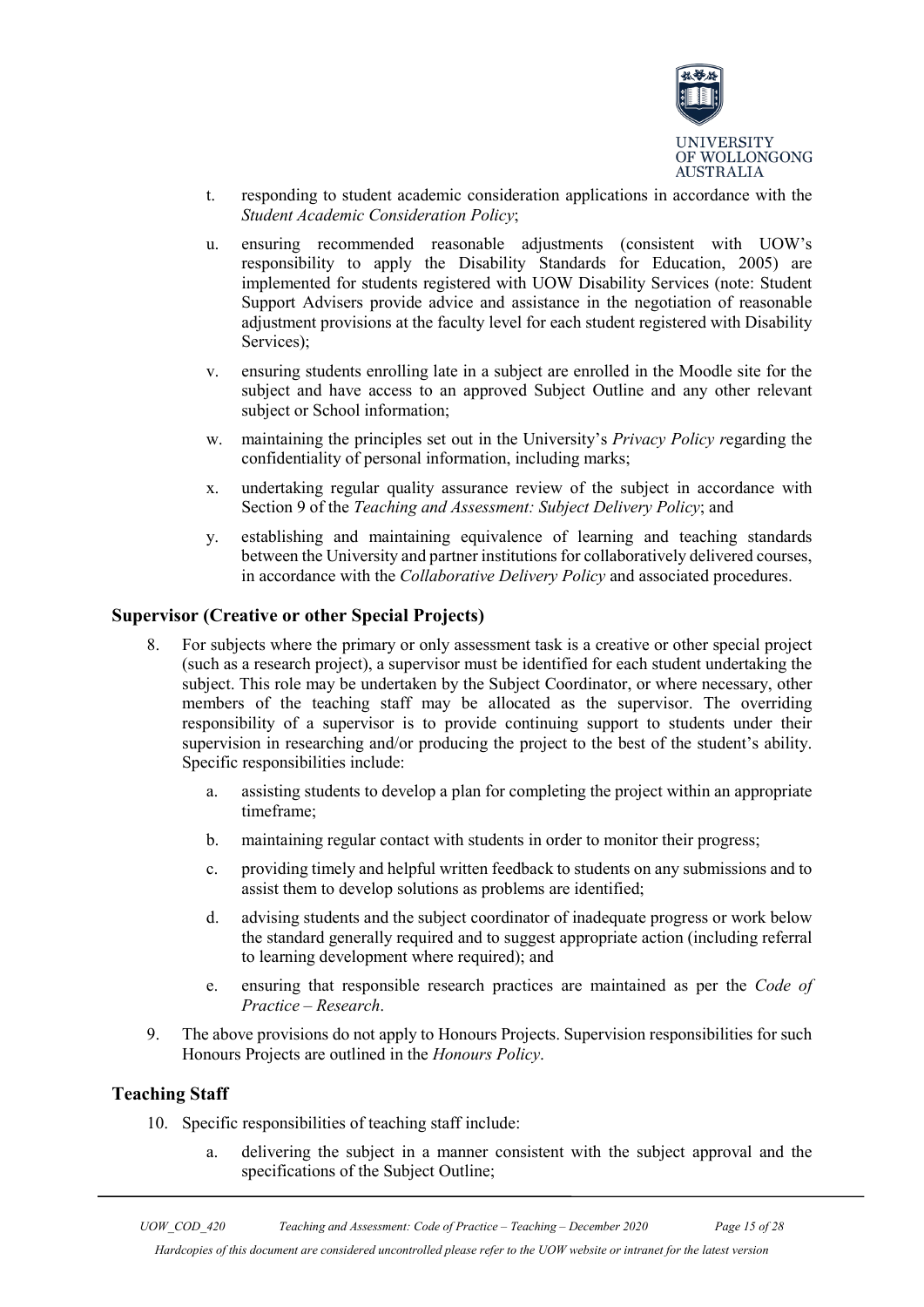

- b. engaging with other members of the teaching team to contribute to the development and enhancement of a community of practice within the teaching team to support collaboration;
- c. Assessing students' work appropriately, fairly, and consistently, with reference to the Assessment and Feedback Principles, and in accordance with the requirements of the *Teaching and Assessment: Assessment and Feedback Policy*;
- d. providing students with adequate and timely feedback on performance taking into account the Assessment and Feedback Principles as outlined in the *Teaching and Assessment: Assessment and Feedback Policy*;
- e. offering students fair access to consultation during session by appropriate means, such as face to face, online, email, videoconference or telephone conference, and include the option to meet in person if requested by the student. Consultation times and means must be approved by the Head of School, displayed publicly in the School and explained in each subject outline. "Fair access" means that:
	- i. full-time staff will make available an average of four hours consultation time per week during session, although the distribution of this may be varied over the session, and
	- ii. fractional and casual staff will be available for a proportion of this time as determined by the Head of School;
- f. communicating with relevant Subject Coordinators about matters concerned with students' academic progress, including Student Academic Consideration;
- g. undertaking the responsibilities assigned to teaching staff as stipulated in the *Academic Integrity Policy;*
- h. recognising and accommodating diversity within student learning, where appropriate;
- i. maintaining the principles set out in the University's *Privacy Policy* regarding the confidentiality of personal information, including marks;
- j. referring students, where appropriate, to the relevant support services within the University;
- k. before departing on any granted leave, ensuring that
	- i. arrangements are in place for an alternative, appropriately qualified, member of teaching staff to cover any teaching commitments during the leave period,
	- ii. all assessment work and other commitments have been completed,
	- iii. marks have been recorded in SMP for consideration at the relevant Assessment Committee,
	- iv. arrangements are in place for another member of the teaching staff to answer any enquiries about subject results, exam results and supplementary assessments and that the details of this person have been clearly communicated to relevant staff and students, and
	- v. any additional School requirements have been met;
- l. seeking approval from the Head of School as required in the Teaching and Assessment: Assessment and Feedback Policy before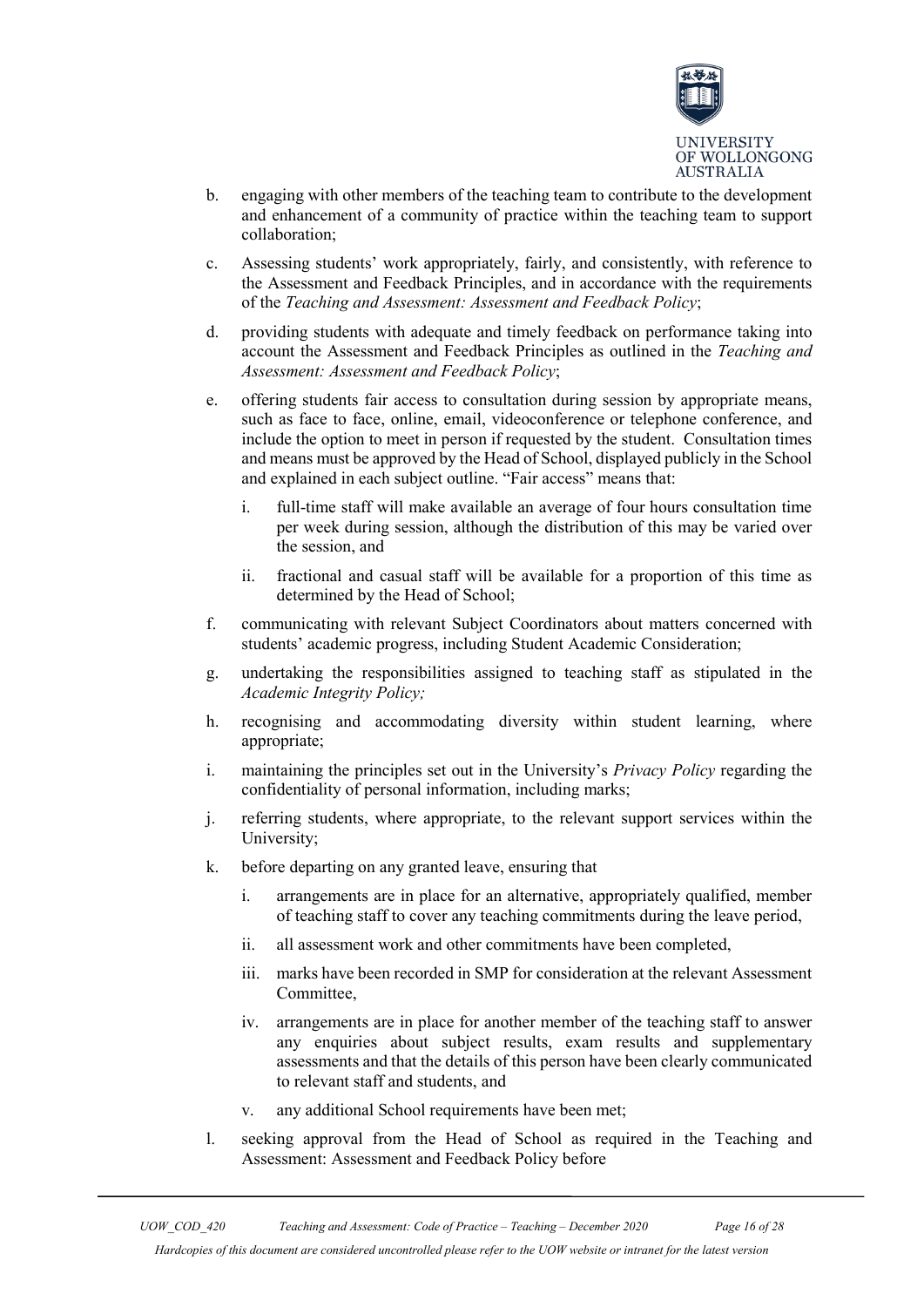

- i. setting any assessment task with a value of more than 70%, or
- ii. before setting an assessment task due date that falls in a study recess period; and
- m. notifying the Head of Unit, or the Executive Dean, as appropriate, of potential or actual conflicts of interest which could unduly advantage, or disadvantage, a student in accordance with the *Conflict of Interest Policy*.

# **Casual Teaching Employees and Fractional Teaching Staff Coordinating Subjects**

- 11. Casual teaching employees and fractional staff appointed as Subject Coordinators or Supervisors (Creative or Other Special Projects) are expected to meet the general requirements and responsibilities set out in section 4.7 or 4.8 of this Code as determined by the Head of School, in addition to the teaching responsibilities set out in section 4.10.
- 12. If a casual teaching employee or fractional staff member is unable to carry out the responsibilities set out in section 4.7 or 4.8 of this Code, it is the responsibility of the Head of School to delegate these responsibilities to another member of teaching staff.

#### <span id="page-16-0"></span>5 **Teaching Staff Qualifications and Professional Equivalency**

1. Teaching staff must have the following:

| <b>Academic Program Directors</b><br>Discipline Leaders/<br>Major Coordinators<br><b>Subject Coordinators</b><br>Lecturers | A qualification in the relevant discipline at least one AQF<br>1.<br>qualification level higher than the subject being taught;<br>$\overline{or}$<br>a qualification in the relevant discipline at the same AQF<br>2.<br>level and have been assessed as having relevant<br>professional or practice-based experience equivalent to the<br>one qualification level above the subject being taught. |
|----------------------------------------------------------------------------------------------------------------------------|----------------------------------------------------------------------------------------------------------------------------------------------------------------------------------------------------------------------------------------------------------------------------------------------------------------------------------------------------------------------------------------------------|
| Tutors                                                                                                                     | As 1 or 2 above<br>or<br>with approval of delegated authority, be at the same AQF<br>qualification level, without the relevant experience equivalent<br>to the one qualification level above the subject being taught,<br>BUT are receiving professional development support and<br>supervision for teaching at that level.                                                                        |
| Demonstrators                                                                                                              | Are selected for their technical expertise and ability to<br>communicate technical information. While they would<br>normally meet the same requirements as a tutor, they may<br>be a third year student working under the supervision of<br>an academic staff member and having undergone<br>specialised training for the role                                                                     |
| <b>Guest lecturers</b><br>Honorary clinicians<br>Supervisors of professional<br>placement                                  | No specified qualification requirement; are selected for<br>the distinctive and necessary expertise and experience<br>they bring to a class                                                                                                                                                                                                                                                        |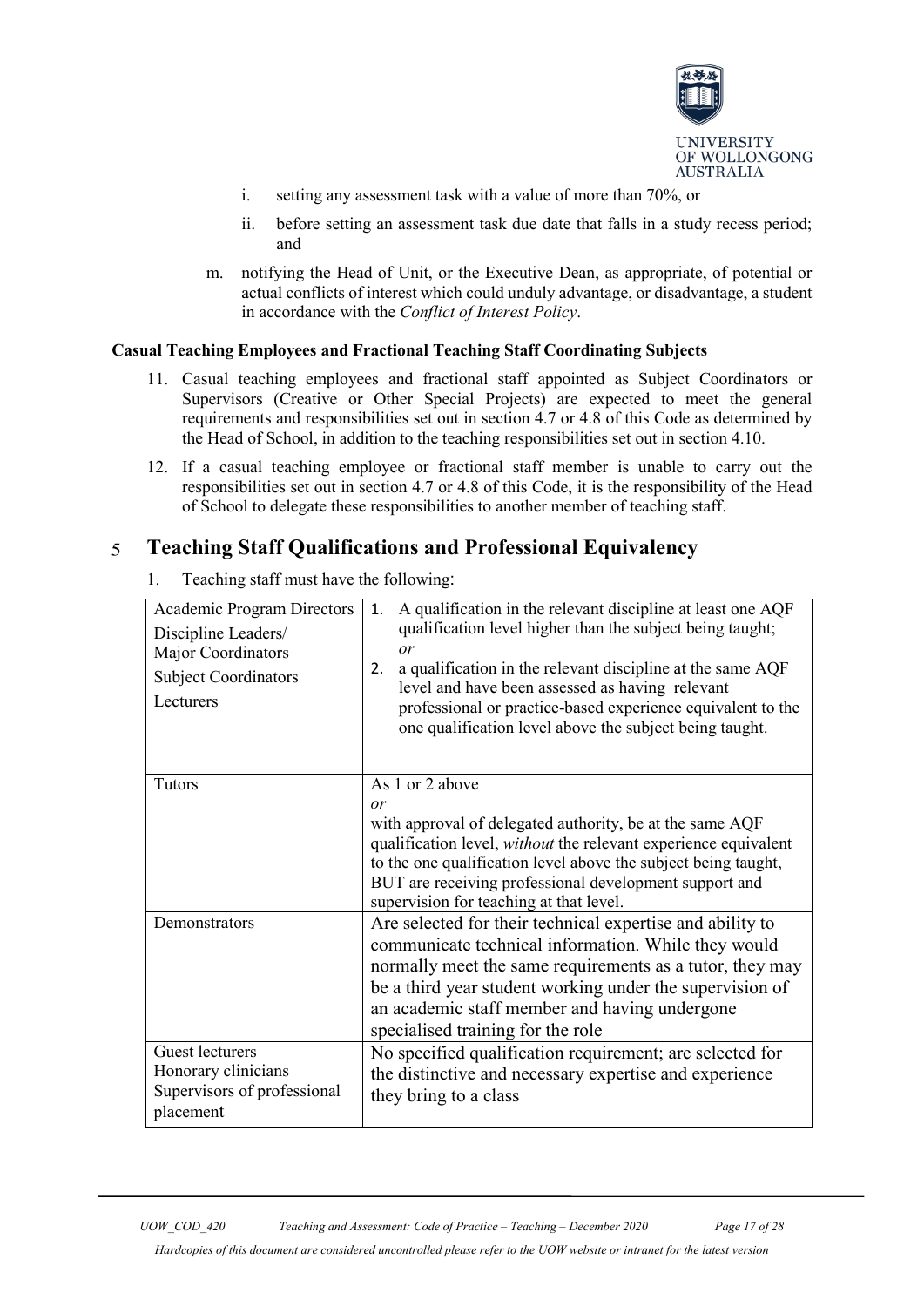

- 2. The above requirement applies to all academic staff teaching and assessing students enrolled in undergraduate and postgraduate award courses and subjects, whether they are employed by the University or by any of its teaching partners (including onshore and offshore partners).
- 3. Where a subject is offered to students who are enrolled at different levels (for example, at both a 300 and 800 level), the qualification and equivalence requirements will relate to the higher of the two levels.
- 4. Where professional accreditation bodies set more stringent requirements for staff qualifications and professional engagement, these will take precedence over the minimum requirements established by this policy.
- 5. Decisions about the relevancy of qualifications and equivalence of experience of staff are made by the delegated authority acting on advice from senior members of academic staff with expertise in the relevant discipline as appropriate.
- 6. The appropriateness of the qualifications and experience of teaching staff is assessed with reference to the criteria set out in Schedule–1 - Guide to Assessment of Teacher Qualifications and Equivalence.
- 7. The Executive Dean may approve exceptions to the teacher qualifications and equivalency requirements outlined above. In such cases an academically defensible position must be made for each individual staff member.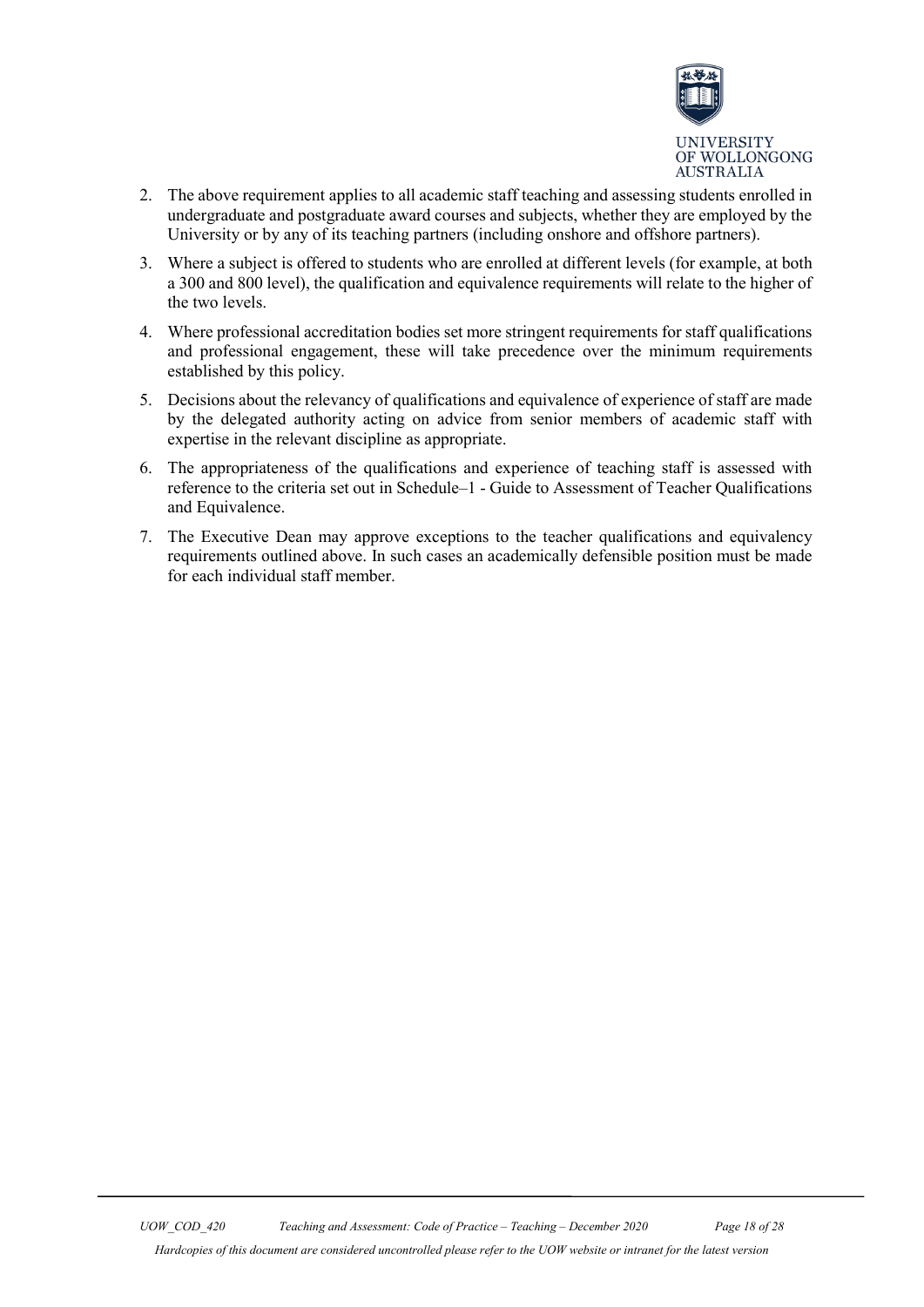

| <b>Version</b><br>Control | <b>Date Effective</b>                      | <b>Approved By</b>                    | Amendment                                                                                                                                                                                                                                                                                                 |
|---------------------------|--------------------------------------------|---------------------------------------|-----------------------------------------------------------------------------------------------------------------------------------------------------------------------------------------------------------------------------------------------------------------------------------------------------------|
| 1                         | 7 October 2016                             | University Council                    | New Code introduced as part of suite of<br>Learning, Teaching and Assessment Policy<br>documents to replace the Code of Practice -<br>Teaching and Assessment.                                                                                                                                            |
| $\overline{2}$            | 3 August 2020<br>(Approved 6)<br>July2020) | Vice-Chancellor                       | Consequential amendments resulting from<br>the implementation of the Honours Policy.                                                                                                                                                                                                                      |
| 3                         | 4 November 2020                            | Vice-Chancellor                       | Minor amendments resulting from AQS<br>review of academic policies to ensure policy<br>language applies to online delivery of<br>subjects to Sections $3 & 4$ .                                                                                                                                           |
|                           |                                            |                                       | Consequential administrative amendments to<br>reflect the rescission of the Coursework<br>Student Academic Complaints Policy<br>replaced by the Review and Appeal of<br>Academic Decisions Policy and the<br>Procedures for the Review of Marks or<br>Grades or Other Academic Decisions<br>(Coursework). |
| 4                         | 18 December 2020                           | Deputy Vice-Chancellor<br>(Education) | Administrative amendments to reflect<br>divisional and faculty realignments.                                                                                                                                                                                                                              |

#### <span id="page-18-0"></span>6 **Version Control and Change History**

Jackson, N. & Lund, H. (eds.) 2000, Benchmarking for Higher Education, Society for Research into Higher Education & Open University Press, UK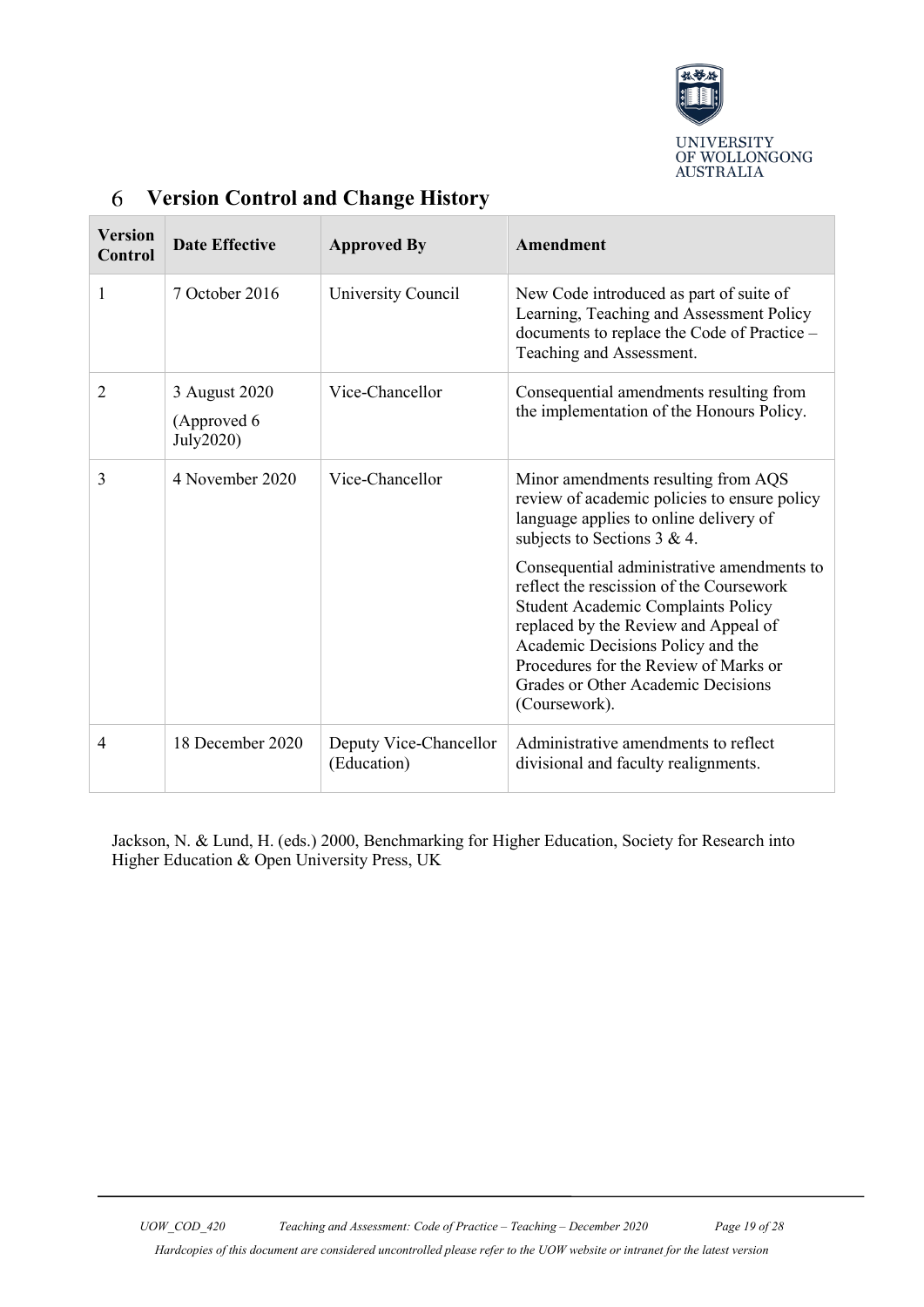

# <span id="page-19-0"></span>**Schedule 1: Guide to Assessment of Teacher Qualifications and Equivalence**

- 1. UOW is committed to ensuring that students receive a quality learning experience across all its teaching locations and delivery modes.
- 2. Students are entitled to expect that they are being taught by a person who is knowledgeable and skilled in the particular field of study at a level more advanced than the level of the course being taught and that their teacher's expertise has been clearly established through an assessment of formal academic qualifications, equivalent professional experience, or a combination of both.
- 3. This document provides guidance to Faculties on what factors should be considered when assessing whether teaching staff *without the required qualification level* have an equivalent level of expertise and experience.
- 4. The Code of Practice Teaching states that:
	- *The Faculty is responsible for ensuring that staff engaged in teaching in a UOW award course: a. are appropriately qualified in the relevant discipline at the required level or have the equivalent professional or practice-based experience;* 
		- *b. have a sound understanding of current scholarship and/or professional practice in the discipline that they teach; and*
		- *c. have an understanding of the pedagogical and/or adult learning principles relevant to the student cohort being taught.*
- 5. The appropriateness of the qualifications and experience of teaching staff covered by this guide are assessed with reference to the criteria set out in **Table 1** below.
- 6. Additional criteria may be included for particular courses, as appropriate for the discipline, on endorsement by the Faculty Education Committee and approval by the Executive Dean.
- 7. The basis for judging equivalent experience is the *documented* professional and practice-based experience of teaching staff, including previous experience teaching at the required AQF level.
- 8. Evidence to support decisions about equivalence of experience might relate to (but is not limited to):
	- a. experience in professional, business or creative roles
	- b. teaching and/or student mentoring experience and success
	- c. professional qualifications, experience and standing
	- d. experience in professional development and training
	- e. performance in a role that requires high order judgement and/or provision of expert advice
	- f. leadership in the development of professional standards
	- g. participation on advisory boards and or professional networks
	- h. design, creative and technical achievements
	- i. publications and presentations
	- j. outputs from projects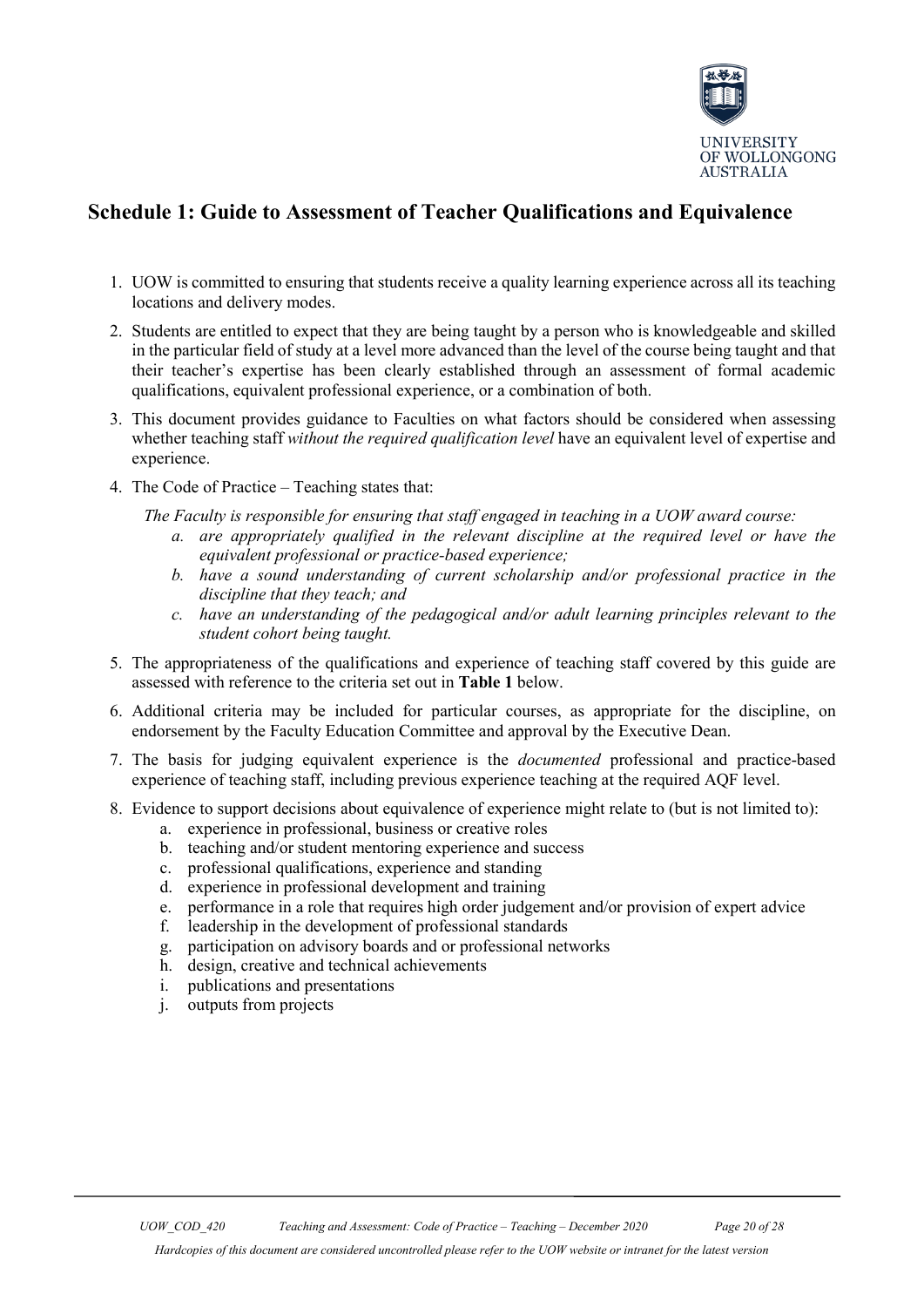

UNIVERSITY<br>OF WOLLONGONG<br>AUSTRALIA

| <b>AQF</b> Level<br>(of subject<br>being taught)                                      | <b>Equivalence Factors</b>                                                                                                                                                                                                                                                                                                                                                                                                                                                                                                                                                                                                                                                                                                                                                                                                                                                                                       | <b>Examples of acceptable</b><br>equivalence experience                                |
|---------------------------------------------------------------------------------------|------------------------------------------------------------------------------------------------------------------------------------------------------------------------------------------------------------------------------------------------------------------------------------------------------------------------------------------------------------------------------------------------------------------------------------------------------------------------------------------------------------------------------------------------------------------------------------------------------------------------------------------------------------------------------------------------------------------------------------------------------------------------------------------------------------------------------------------------------------------------------------------------------------------|----------------------------------------------------------------------------------------|
| Level 7 -<br>Bachelors<br>(Pass)                                                      | An appropriate combination of the following criteria:<br>$\Box$ Enrolled in Honours or higher degree<br>$\square$ Strong academic record in relevant subject area e.g.<br>Distinction average<br>$\Box$ Relevant professional experience<br>$\Box$ Relevant industry training or non-formal course(s)<br>$\Box$ Teaching, mentoring experience, (e.g. PASS leader)<br>$\Box$ Leadership experience<br>$\Box$ Performing in a role that requires high order<br>judgement/provision of expert advice<br>$\Box$ Professional registration and participation in professional<br>networks<br>$\Box$ Participation on advisory boards<br>$\Box$ Peer reviewed publications in the field of study<br>$\Box$ Other publications (e.g. books, reports, presentations)<br>$\Box$ Undertaking a professional development program in university<br>teaching<br>$\Box$ Other discipline-specific criteria developed by School | Faculties/Schools are<br>asked to provide<br>examples for inclusion<br><i>in table</i> |
| Level 8 -<br>Bachelors<br>(Honours)<br>Graduate<br>Certificate<br>Graduate<br>Diploma | An appropriate combination of the following criteria:<br>$\Box$ Enrolled in Masters or higher degree<br>$\square$ Strong academic record in relevant subject area e.g. Honours<br>$1st$ class or 2(1)<br>$\Box$ Relevant professional experience<br>$\Box$ Teaching, mentoring experience<br>$\Box$ Performing in a role that requires high order<br>judgement/provision of expert advice<br>$\square$ Leadership in the development of professional standards<br>$\Box$ Professional registration and participation in professional<br>networks<br>$\Box$ Participation on advisory boards<br>$\Box$ Peer reviewed publications in the field of study<br>$\Box$ Other publications (e.g. books, reports, presentations)<br>$\Box$ Other discipline specific criteria developed by School                                                                                                                        | Faculties/Schools are<br>asked to provide<br>examples for inclusion<br>in table        |

# **Table 1: Criteria for Assessing Equivalence**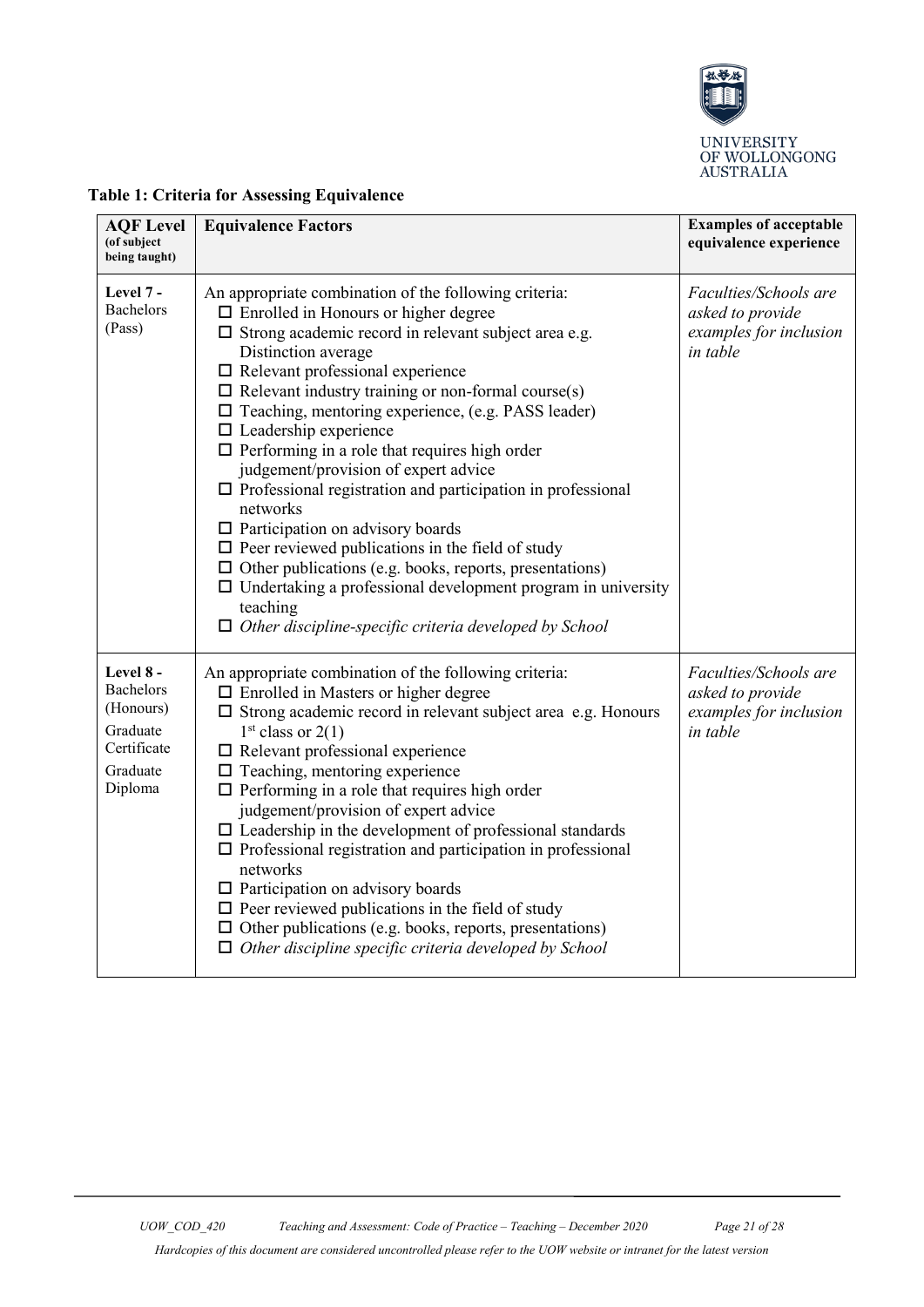

UNIVERSITY<br>OF WOLLONGONG<br>AUSTRALIA

| Level 9 -<br><b>Masters</b> | An appropriate combination of the following criteria:<br>$\Box$ Enrolled in PhD/Doctorate<br>$\square$ Strong academic record in relevant subject area e.g. Masters<br>with Distinction average<br>$\Box$ Relevant professional experience<br>$\Box$ Teaching, mentoring experience<br>$\Box$ Performing in a role that requires high order<br>judgement/provision of expert advice<br>$\Box$ Leadership in the development of professional standards<br>$\Box$ Participation in advisory boards and professional networks<br>$\Box$ Peer reviewed publications in the field of study<br>$\Box$ Other publications (e.g. books, reports, presentations)<br>$\Box$ Other discipline specific criteria developed by School | Faculties/Schools are<br>asked to provide<br>examples for inclusion<br>in table |
|-----------------------------|--------------------------------------------------------------------------------------------------------------------------------------------------------------------------------------------------------------------------------------------------------------------------------------------------------------------------------------------------------------------------------------------------------------------------------------------------------------------------------------------------------------------------------------------------------------------------------------------------------------------------------------------------------------------------------------------------------------------------|---------------------------------------------------------------------------------|
| Level 10 -<br>Doctoral      | An appropriate combination of the following criteria:<br>$\Box$ Relevant professional experience (10+ years)<br>$\Box$ Teaching, mentoring experience<br>$\Box$ Performing in a role that requires high order<br>judgement/provision of expert advice<br>$\Box$ Leadership in the development of professional standards<br>$\Box$ Participation in advisory boards and professional networks<br>$\Box$ Peer reviewed publications in the field of study<br>$\Box$ Other publications (e.g. books, reports, presentations)<br>$\Box$ Other discipline specific criteria developed by School                                                                                                                               | Faculties/Schools are<br>asked to provide<br>examples for inclusion<br>in table |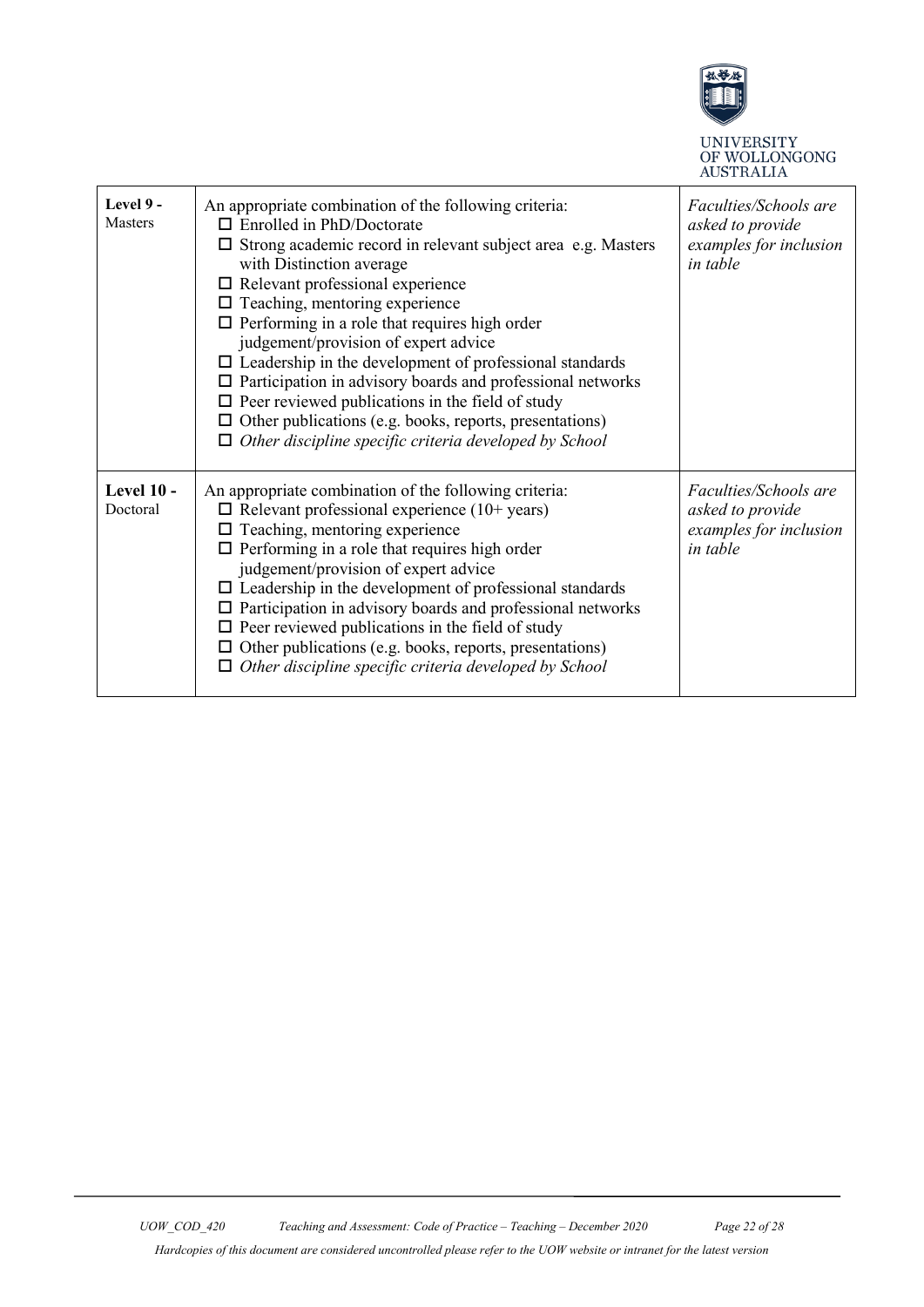

# <span id="page-22-0"></span>**Schedule 2: Good Practice Guide to Leading Teaching Teams**

# **Introduction**

- 1. The University of Wollongong is committed to providing an excellent teaching and learning experience for its staff and students. The University recognises that:
	- a. the leadership of the Subject Coordinator can facilitate the development of a community of practice;
	- b. an effective community of practice can result in a significant reduction in the overall time required for effective subject coordination;
	- c. communities of practice entail a culture of respect, participatory engagement and collegiality where teaching and teachers are valued;
	- d. teaching teams inspire teachers when they function as communities of practice; and
	- e. the teaching team is a key site for the development of professional identity.
- 2. This Guide provides information to assist Subject Coordinators in their leadership role and the building of a community of practice.

# **Scope / Purpose**

3. This Guide complement the University's *Code of Practice - Casual Academic Teaching*. They have been designed to assist faculties, schools and individuals concerned with improving supervision and peer learning at the teaching team level.

# **Key Principles for Leading Teaching Teams**

# **Recruitment and employment**

- 4. To assist in the timely recruitment of the teaching team, the Subject Coordinator should:
	- a. ensure they are familiar with faculty procedures for the selection and recruitment of casual staff;
	- b. respond in a timely manner to the recruitment process;
	- c. cooperate with faculty administration in processes that ensure teachers are sent a letter of offer (contingent on student numbers), an email account form and casual authority;
	- d. strongly encourage teachers to attend the Continuing Professional Development (CPD) (Learning and Teaching) Induction and to participate in other learning and teaching CPD activities as appropriate; and
	- e. support late teaching recruits by providing close mentoring as required. For example, by being available in the first weeks to provide feedback and ensuring experienced members of the teaching team are aware of the need for collegial support.

# **Resourcing and access to teaching materials**

- 5. To prepare the teaching team and adequately support them in their teaching role, the Subject Coordinator should:
	- a. provide, in a timely manner, the subject outline containing coherent and clear statements of subject objectives, design, contents and subject materials; and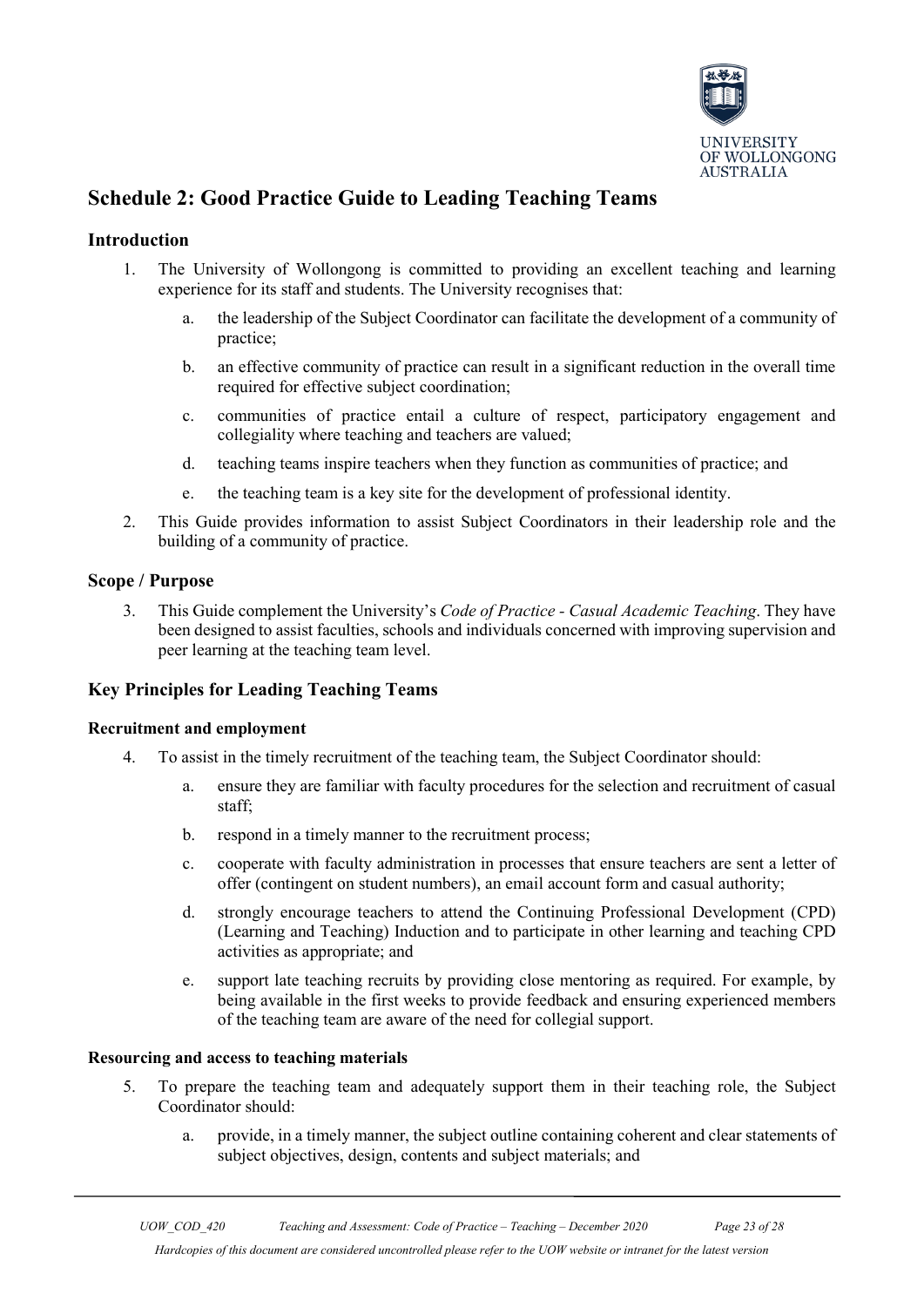

b. make explicit the relationship between assessment tasks and subject learning outcomes and, where relevant, major study and course learning outcomes with the provision of assessment rubrics.

Good Practice Example 1: Subject materials available online, print form and/or CD

All the necessary resources for a subject should be available to the teaching team online and/or in print form. For staff who have trouble accessing online versions of resources, a CD can be made with all the relevant materials and sent to them prior to commencement of semester.

# **Building a Community of Practice**

- 6. To build a community of practice within the teaching team, the Subject Coordinator should:
	- a. articulate the roles, responsibilities and expectations of the coordinator and teachers;
	- b. foster a supportive and sustaining team culture, especially for late recruitments;
	- c. develop a shared awareness of the various constraints that impact on all team members in carrying out their roles;
	- d. trust teachers, appropriately, to teach and to exercise discretion in their role; and
	- e. value team members as a human resource and acknowledge their professional contributions in varied institutional settings.
- 7. To build a community of practice through communication processes, the Subject Coordinator should:
	- a. where faculty policy and payment allows, meet with the team professionally at the beginning and at least two other scheduled times during the teaching session (either face to face, by videoconference, or by teleconference);
	- b. enable personal and regular communication with and between teachers;
	- c. choose the most appropriate strategies and technologies to facilitate multidirectional communication within the team over the session;
	- d. for multi-location teams, provide an e-communication facility or 'staff-only' e-meeting space (Tutors' Forum – Good Practice Example 4) as a virtual staffroom; and
	- e. encourage team discussion about the praxis of subject implementation and student responses.

Good Practice Example 2: Team building strategy for multi-location teaching teams

In a subject that is delivered to the South Coast and Southern Highlands campuses, weekly lectures are delivered by videoconference. A check-in and communication meeting of the teaching team occurs each week as the teachers join the videoconference link 10 minutes prior to the start of the lecture time. The brief videoconference meeting fosters cohesion, ameliorates isolation and models the team nature of the teaching to the students as they arrive and see the team in dialogue, shared problem solving, strategising and clarification.

Good Practice Example 3: Integration of feedback in development and review cycle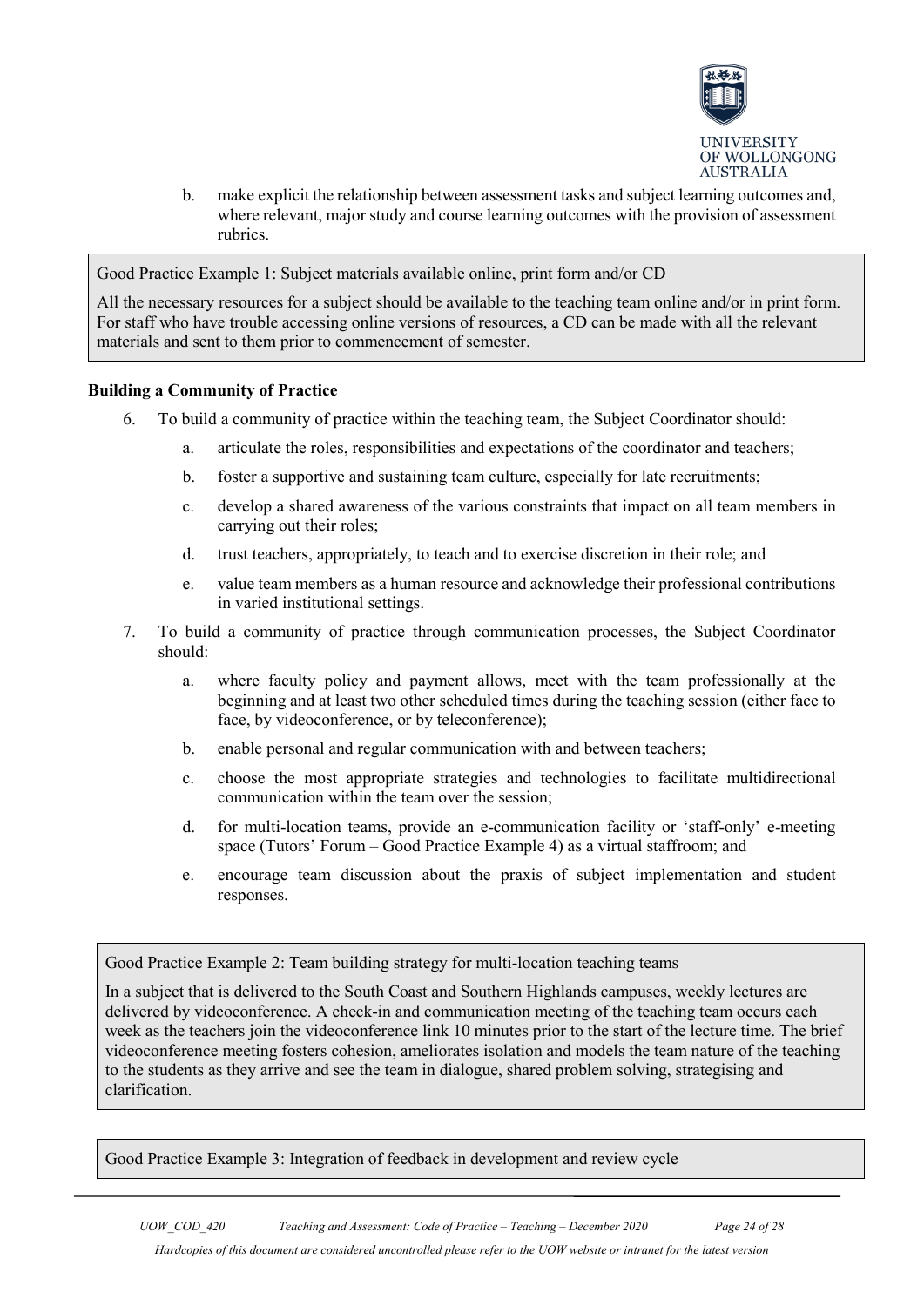

This good practice example comes from a first year Accounting subject (ACCY100) which has around 700 students, 20 teachers (18 casually employed) with a high turnover and is delivered at Wollongong and the satellite campuses. Particular emphasis is put on communication with both teachers and students. The coordinator encourages students to give feedback, and keeps an open line of communication with the students via their classroom teachers. An online students' forum is also used and is a valuable source of feedback. In communicating to the students, the coordinator suggests continued repetition is necessary in order to get a message across.

The coordinator keeps the teaching team constantly in the loop on all matters. This, the teachers say, makes them feel an integral part of the process. Worked examples of questions and answers to be used in the face to face classes are given to the teaching team early – this allows for any omissions or errors to be attended to before the class. Additionally, the coordinator incorporates question-answer examples developed by teachers into her subject which reinforces to the teaching team her openness to feedback and their part and value in the teaching process.

Good Practice Example 4: e-learning Tutors' Forum for team resource provision and communication

Synthesis of a group of teachers into a team is enhanced by discussion about the subject as a learning community: discussion should involve both teacher and coordinator expectations, and the context, philosophy and purpose of the subject. Such discussions can take place directly in face to face meetings, by videoconference team meetings and in a staff specific site on the subject e-learning site (Tutors' Forum).

The e-learning Tutors' Forum facility is a valuable communication tool for the timely dissemination of materials. It is located on the subject website and is available only to the teaching staff of a particular subject. The facility is particularly appropriate for the fractured timeframe of casually employed sessional staff, and for those at the satellite campuses or international locations. Feedback<sup>[1](#page-24-0)</sup> from both Subject Coordinators and sessional teachers clearly indicates that use of the Tutors' Forum saves the coordinator valuable time in reaching the whole team and receiving quick feedback and indications of potential problems. From the coordinator's perspective the Forum is for communication, sharing good teaching practice, providing professional support and facilitating quality assurance processes.

From their perspective, teachers say that the Tutors' Forum offers a space to connect, communicate and share with others in the team. As a result, they suggest that their motivation in relation to teaching practices significantly sharpens and their sense of belonging in a cohesive team strengthens. Research into tutors' use of the facility indicates that they prefer:

- dropping in to see what people are saying and thinking (in particular how the experienced teachers are handling things)
- using the discussion space as a sounding board; sharing suggestions on tutorial plans
- sharing current and past experiences

-

- reporting in on the state of the class and the students' progress and responses to activities
- using it as a source of enrichment and ideas on strategies and resources
- using it as a source of information and support network, particularly if there is a problem

The Tutors' Forum consolidates a team approach to teaching and facilitates engagement throughout the semester. Research into the Tutors' Forum indicates that it can be a powerful micro-practice that can build a strong sense of community and team engagement with the subject. The identified critical success factors for engagement were: an egalitarian style of leadership; professional respect; a sense of trust such that teaching

<span id="page-24-0"></span><sup>1</sup> See Beaumont, R., J. Stirling and A. Percy (2009). Tutors' Forum: engaging distributed communities of practice. *Open Learning: Journal of Open and Distributed Learning,* 24 (2), 141-153.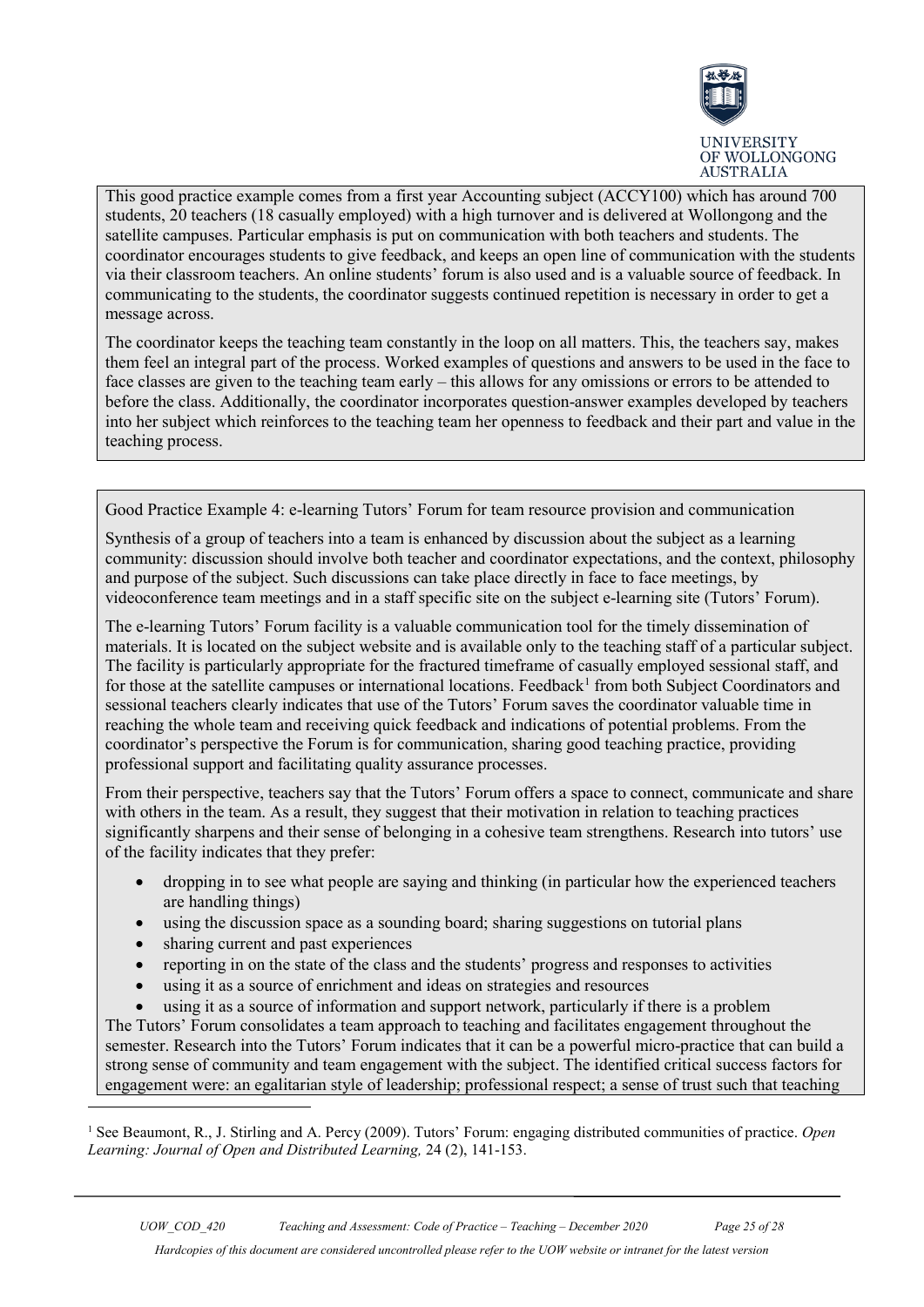

problems can be openly discussed; and peer engagement and shared learning with teaching practices (Beaumont, Stirling & Percy 2009).

Good Practice Example 5: Inclusion of teaching team members' expertise

Good practice can include ways for the teachers to share their own expertise and knowledge. In some subjects sessional teachers are offered the opportunity to present a lecture, case study or expanded perspectives from the field of their own study and research where this is relevant to the subject.

### **Training and Professional Development**

- 8. To encourage the professional development of team members, the Subject Coordinator should:
	- a. encourage team members to attend faculty induction and CPD (Learning and Teaching) Induction;
	- b. build on the formal faculty induction by enabling peer learning at the teaching team level;
	- c. enquire about the professional development and specific training needs of the teaching team as individuals and as a unit in team discussions, by reference to the CPD Framework;
	- d. encourage team members to engage in peer evaluation processes;
	- e. encourage on-going training relevant for competence with multiple technologies and associated teaching strategies;
	- f. encourage integration of team members into faculty and university activities; and
	- g. encourage and support teachers applying for teaching and learning and research grants.

Good Practice Example 6: Using team meetings to foster professional learning

MacDonald and Edwards  $(2008)^2$  $(2008)^2$  $(2008)^2$  researched teaching team meetings over a three year period with sessional staff who were engaged with large first year classes, including practical classes that had high attrition rates. The team meetings sought to integrate reflective practices into procedures and thereby to develop into Teaching Communities of Practice.

Following a two day paid workshop, which was collaboratively run by educational developers and faculty staff, fortnightly teaching team meetings were convened for each unit; these focused on sharing experiences, discussion of big ideas coming up in that subject and collaborative planning of teaching methods. The emphasis was on reflecting on teaching practices which led to student learning.

Both teacher satisfaction and student outcomes rose with teaching approaches becoming more student focused and interactive. Through building team relationships, participants were able to develop a shared understanding of key concepts about learning and the objectives of the subject and skilful teaching practice. Most of the learning happened in the meetings. The initial workshop was regarded as essential and gave a

<span id="page-25-0"></span><sup>-</sup><sup>2</sup> MacDonald, I. and T. Edwards (2008). Developing Teaching Communities at the Program Level. In Percy, A. *et al*. (2008). *the RED report, Recognition - Enhancement - Development: The contribution of sessional teachers to higher education*. Sydney: CADAD & Australian Learning and Teaching Council. (pp 49-51) Retrieved February 28, 2009 from http://www.cadad.edu.au/sessional/RED/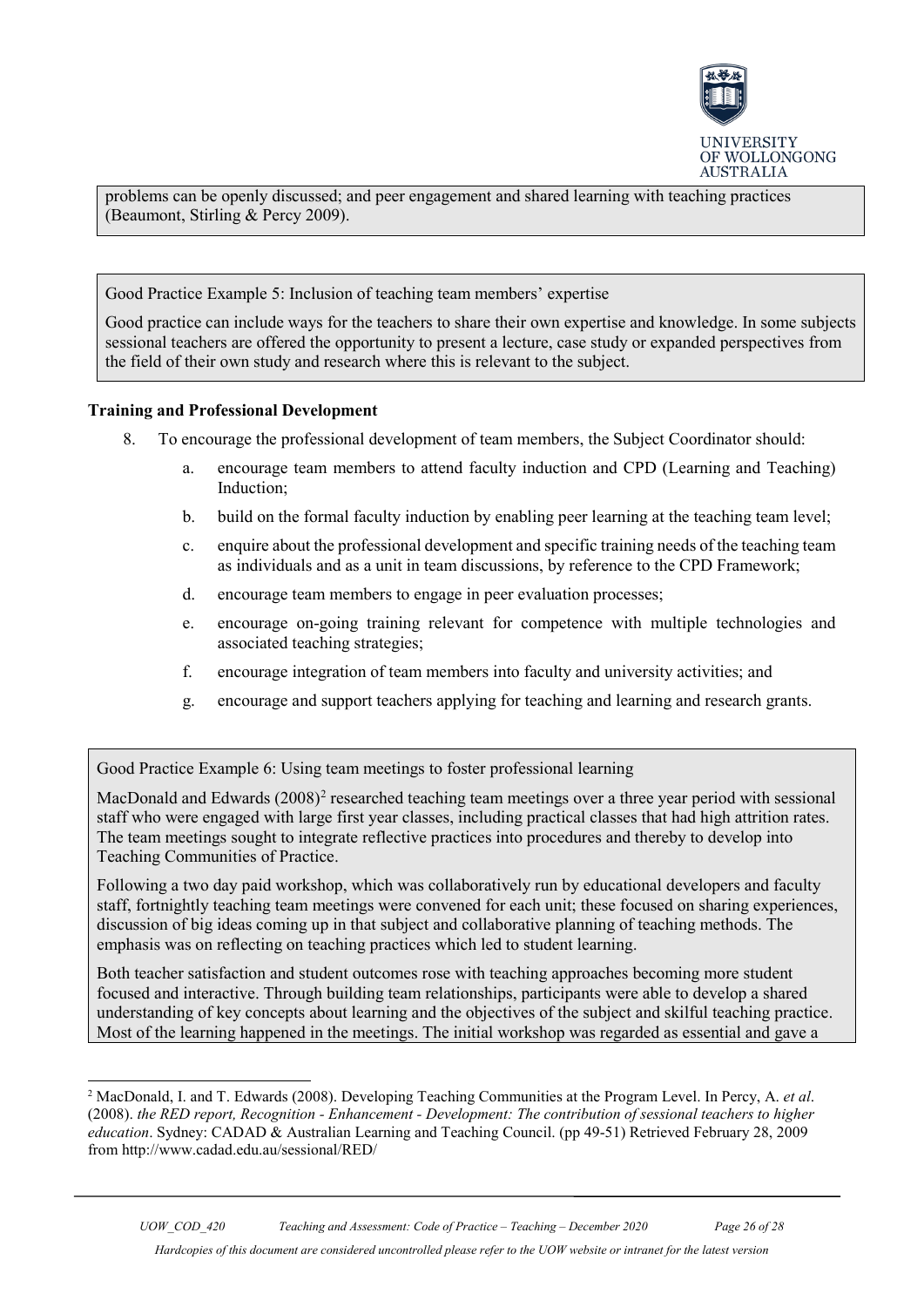

shared language and framework for talking about educational issues in the subject. This was crucial to initial understandings and unpacking on-going experiences.

- 9. To facilitate their own leadership development, the Subject Coordinator should:
	- a. reflect on their own interpersonal communication;
	- b. seek peer mentoring on team leadership from an experienced and successful colleague;
	- c. seek support and guidance when taking over a new subject;, and
	- d. reciprocally offer and provide support and guidance when handing over a subject for which they have been responsible.

# **Quality Assurance**

- 10. To develop sound quality assurance practices, the Subject Coordinator should:
	- a. institute formal processes to ensure the consistency of subject delivery and equity of learning and teaching standards;
	- b. design and seek required approval for subjects that clearly link meaningful assessment tasks with subject content and learning outcomes and, where relevant, major study and course learning outcomes;
	- c. develop personal and team teaching strategies that are sensitive to cultural diversity, support student learning and encourage participation in a range of learning activities;
	- d. take steps to ensure consistency and equity of standards in subject delivery;
	- e. ensure assessment rubrics for the subject are clearly communicated to students and subject teachers;
	- f. establish processes to promote consistency in marking and in the amount and quality of feedback to students consistent with the Assessment Quality Cycle detailed in the *Teaching and Learning – Assessment and Feedback Policy*; and
	- g. monitor the quality of delivery of the subject at least annually as provided in the *Teaching and Learning: Subject Delivery Policy*.

Good Practice Example 7: Marking equity

This good practice example is from subject code CENV112, the core (and compulsory) subject in the Bachelor of Arts (Community, Culture and Environment) delivered to the South Coast and Southern Highlands satellite campuses.

A random double marking process is used for selected assessment tasks. The Tutors' Forum facility on the subject web site is used to organise the process. All additional marking is factored into the teachers' marking pay scale.

For each assessment, each tutor is allocated a marking partner to whom they pass on four selected graded assignments (one from each graded category of Pass, Credit, Distinction and High Distinction). The person they receive extra marking from and the person they pass their assessments onto will not be the same person for each assignment. Any additional marking is factored into the teacher's remuneration scale.